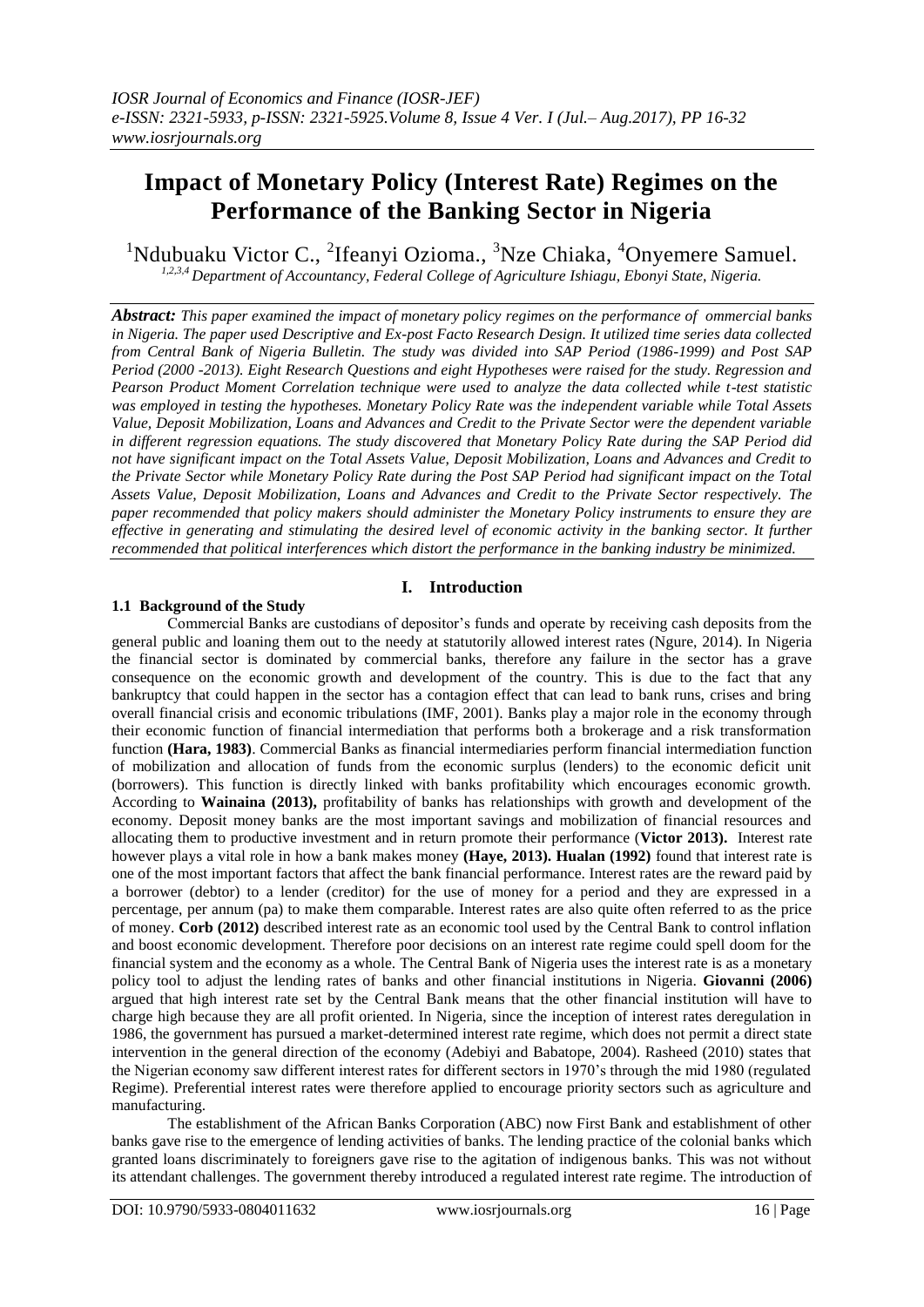SAP thereby relaxed many of the stringent procedures. Okafor (2011) identified five major reform cluster periods namely; pre and post-Independence era (1958-1969), indigenization era (1970-1976), Okigbo Committee era (1977-1985), SAP era (1986-1999), and Democracy or fourth republic era (2000-2010). However the banking industry is presently regulated by the Banks and other Financial Institutions Act (2004 as amended). In light of this, the study tends to highlight the impact of Monetary Policy (interest rate) regime on banks performance in Nigeria during the SAP era (1986-1999), and Democracy or fourth republic era (2000- 2010) and make comparison. However, the Democracy or fourth republic era (2000-2010) has been modified (for this study) as Post SAP Era (2000-2013).

## **1.2 Statement of the Problem**

Commercial banks in Nigeria are predominant in the banking industry. Their loans and credits form a major portion of the total credit to the private sector. However, they still face major challenges with regards to government regulations, institutional difficulties and other similar challenges. This study therefore intends to identify the impact of the monetary policy tools on the performance of the banking industry. This would be of great assistance to the regulators in forming a favourable interest rate regime that would meet the macro economic objectives in Nigeria.

## **1.3 Research Questions**

- 1a. Did Monetary Policy Interest Rate have any significant impact on Total Asset Value of Commercial Banks during the SAP period.
- 1b. Did Monetary Policy Interest Rate have any significant impact on Total Asset Value of Commercial Banks during the P-SAP period.
- 2a. Did Monetary Policy Interest Rate have any significant impact on Deposit Mobilization of Commercial Banks during the SAP period.
- 2b. Did Monetary Policy Interest Rate have any significant impact on Deposit Mobilization of Commercial Banks during the P-SAP period.
- 3a. Did Monetary Policy Interest Rate have any significant impact on Loans and advances of Commercial Banks during the SAP period.
- 3b. Did Monetary Policy Interest Rate have any significant impact on Loans and advances of Commercial Banks during the P-SAP period.
- 4a. Did Monetary Policy Interest Rate have any significant impact on Commercial Banks' Credit to the Private Sector during the SAP period.
- 4b. Did Monetary Policy Interest Rate have any significant impact on Commercial Banks' Credit to the Private Sector during the P-SAP period

#### **1.4 Objective of the Study**

**Gilchris, (2013)** states that although it is difficult to determine the direction of the relationship between interest rates and profitability, studies confirm that interest rates instability affects Commercial Banks' financial performance while other studies give contradictory findings. In light of this, the study investigated the impact of the monetary policy regime on financial performance of Commercial Banks in Nigeria.

The study therefore sought to establish:

- 1. Whether Monetary Policy Interest rate significantly influenced Total Asset Value during the different interest rate regimes.
- 2. Whether Monetary Policy Interest rate significantly influenced Deposit Mobilization during the different interest rate regimes.
- 3. Whether Monetary policy Interest rate significantly influenced Loans and Advances during the different interest rate regimes.
- 4. Whether Monetary Policy Interest Rate significantly influenced Credit to the Private Sector during the different interest rate regimes.

#### **1.5 Hypothesis of the Study**

This defines the relationship between relevant variables involved in the study. They are tentative statements that require testing. They are stated in the null hypothesis.

H1a. There is no significant relationship between Monetary Policy Interest Rate and Total Asset Value of Commercial Banks during the SAP period.

H1b. There is no significant relationship between Monetary Policy Interest Rate and Total Asset Value of Commercial Banks during the P-SAP period.

H2a. There is no significant relationship between Monetary Policy Interest Rate and Deposit Mobilization of Commercial Banks during the SAP period.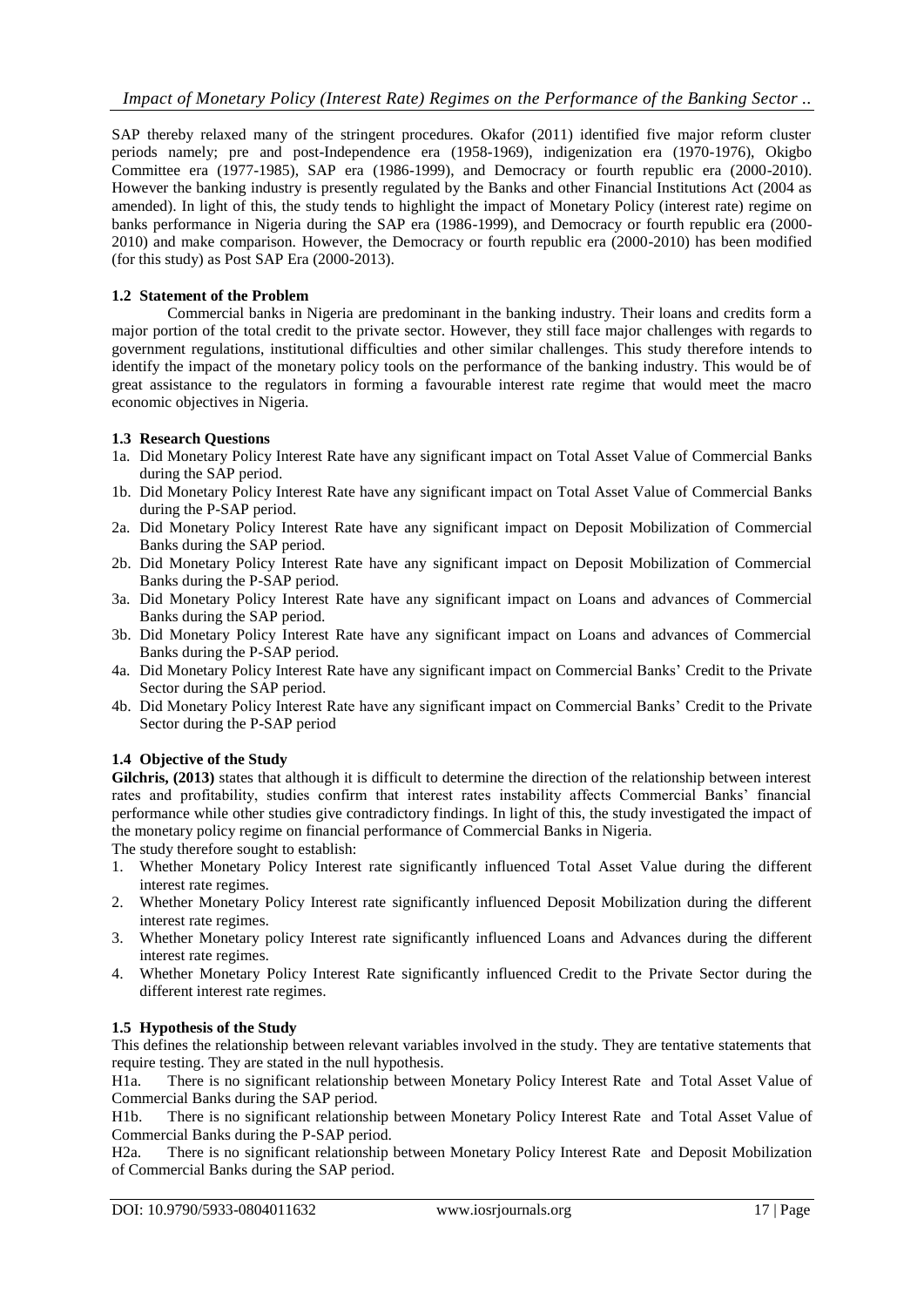H2a. There is no significant relationship between Monetary Policy Interest Rate and Deposit Mobilization of Commercial Banks during the P-SAP period.

H3a. There is no significant relationship between Monetary Policy Interest Rate and Loans and advances of Commercial Banks during the SAP period.

H3b. There is no significant relationship between Monetary Policy Interest Rate and Loans and advances of Commercial Banks during the P-SAP period.

H4a. There is no significant relationship between Monetary Policy Interest Rate and Loans and advances of Commercial Banks during the SAP period.

H4b. There is no significant relationship between Monetary Policy Interest Rate and Loans and advances of Commercial Banks during the P-SAP period

#### **1.6 Scope of the Study**

The research studied Monetary Policy (interest rate) regimes of the SAP (Structural Adjustment Programme) and P-SAP (Post-Structural Adjustment Programme) or the Democracy Period. Okafor (2011) identified five major reform cluster periods namely; pre and post-Independence era (1958-1969), indigenization era (1970-1976), Okigbo Committee era (1977-1985), SAP era (1986-1999), and Democracy or fourth republic era (2000-2010). Therefore, this study covers The SAP and P-SAP period of covers 1986-1999 and 2000-2013 respectively. Other interest rate variables could have been studied but due to limitation of time and other resources, the study is limited to the Monetary Policy Rate of the Central Bank of Nigeria and its effects on Loans and advances, deposit mobilization, credit to the private sector during the SAP and P-SAP period.

## **1.7 Significance of the Study**

The study helps us understand the impact of an effective monetary policy regime on the performance of the Commercial Banks. It would aid the regulators to carefully plan and forecast the effects of its policies to meet its objectives of economic growth and full employment. To bankers, it would expose the relationship existing between our relevant variables, which will be of interest to them in their respective banks. This would also benefit the academic community which would avail them the opportunity of conducting further research in the topic of similar areas.

#### **1.8 Operational Definition of Terms**

## **1.8.1 Financial Performance**

Financial Performance analysis refers to analytical tools to measure the strength and weakness of a firm in relation to its balance sheet and profit and loss statement. Examples of bank financial performance tools and ratios include operating income, earnings before interest and taxes, Total Asset value. Financial performance analysis is carried out to ascertain the profitability position and performance of a firm. It can be conducted by management, owners, creditors, investors as demonstrated by **Chenn (2011).**

#### **1.8.2 Monetary Policy Rate (MPR)**

Minimum Rediscount Rate (MRR) now known as Monetary Policy Rate (MPR) was used to signal the desired direction of interest rate movement (Nwude, 2013).

#### **1.8.3 Deposit Mobilization**

Deposit Mobilization measures the aggregate mobilization of deposits in the economy. Deposits are bank accounts that allow the owner of the account (creditor) to make demand on banks. They include demand, time and savings and money market deposit account.

#### **1.8.4 Credit to the Private Sector**

Domestic credit to private sector by banks refers to financial resources provided to the private sector by other depository corporations (deposit taking corporations except central banks), such as through loans, purchases of non-equity securities, and trade credits and other accounts receivable, that establish a claim for repayment. For some countries these claims include credit to public enterprises (IMF, 2016).

## **1.8.5 Loans and Advances**

**Loans** refers to a debt provided by a financial institution for a certain period while **Advances** are the funds provided by the banks, which needs to be payable within one year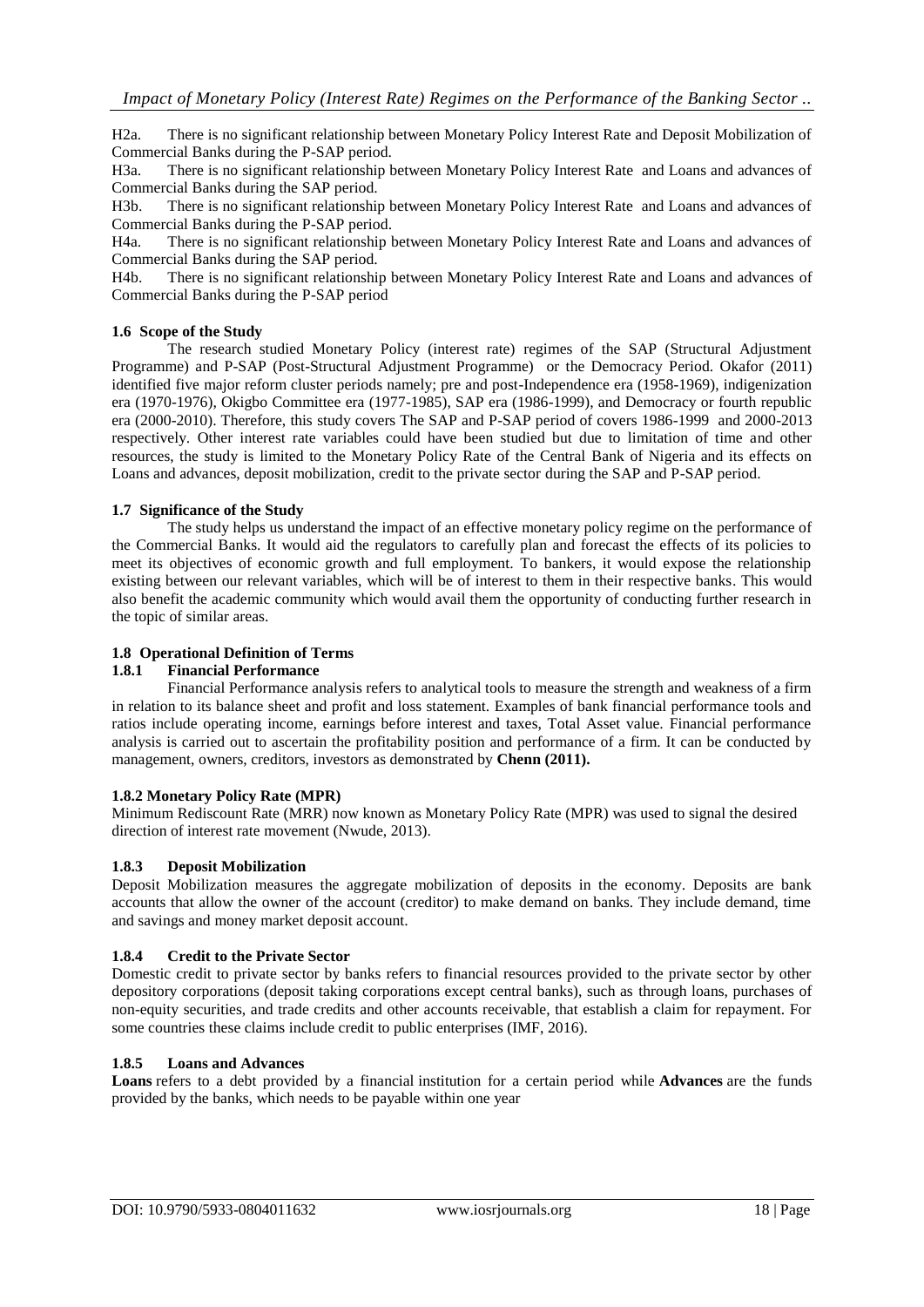## **II. Literature Review**

#### **2.1 Introduction**

This chapter focuses on the conceptual framework, theoretical and empirical framework. It ends with a review summary.

#### **2.2 Conceptual Framework**

#### **2.2.1 Interest Rates**

**Gilchris, (2013)** states that although it is difficult to determine the direction of the relationship between interest rates and profitability, studies confirm that interest rates instability affects Commercial Banks' financial performance while other studies give contradictory findings. The Central banks also lends Commercial Banks funds. Money borrowed from the Central Bank is to be repaid at a particular interest rate (Monetary Policy Rate). This makes interest rate a powerful government regulatory tool for determining other interest rates in the banking industry. Hualan (1992) stated that interest rate is one of the most important factors that affect the bank financial performance. Corb (2012) argued that interest rate is an economic tool used by the Central Bank to control inflation and to boost economic development. Ngugi (2004) explained that low interest rates and small spread promote economic growth in big ways hence encouraged. Crowley (2007) and Ngure (2014) defined interest rates as the price a borrower pays for the use of money they borrow from a lender (financial institution) or fee paid on borrowed assets. Sayedi (2013) expressed interest rate as the percentage rate over a period of one year. Karl et al., (2009) posits that interest rates are derived from macroeconomic factors which agree with Irungu (2013) that interest rates are major economic factors that influence the economic growth in an economy. Inflation and inflationary expectations can press interest rate upward which affects lending rates resulting to reduce credit demand and lending ability of Commercial Banks (Keynes, 2006). Irungu (2013) states that interest rate is the price of money. Interest rates can either be nominal or real. Nominal interest rate can be measured in naira terms, not in terms of goods. The nominal interest rate measures the yield in naira per year, per naira invested while the real interest rate is corrected for inflation and is calculated as the nominal interest rate minus the rate of inflation (Pandey,1999).

#### **2.2.2 Bank Profitability and Financial Performance**

The profitability of a bank is determined by interior and exterior determinants (Sattar, 2014) which agrees with (Ongore, 2013; Al-Tamini et al., 2010). The interior determinants are called micro or bank specific determinants of profitability because they are initiated from bank accounts like balance sheet or profit and loss account. While on the other hand, the exterior determinants are the variables which are not in the control of banks' management such as monetary policy interest rates. Chen et al. (1986) explained that these macroeconomic factors are significant in explaining firm performance (profitability) and subsequent returns to investment. Gilchris, (2013) agrees that the financial performance is commonly measured by ratios such as Return on Equity, Return on Assets. There are many different mathematical measures to evaluate how well a company is using its resources to make profit (Irungu, 2013). Financial performance can be measured using the following techniques; operating income, earning before interest and taxes, net asset value (Gilchris, 2013). Irungu (2013) described financial performance analysis as the process of identifying the financial strengths and weakness of the firm by properly establishing the relationship between the items of the balance sheet and profit and loss account. It's the process of identifying the relationship between the component parts of financial statements to ascertain an organization position, performance and prospects. Financial performance analysis can be undertaken by management, owners, creditors, investors (Chenn, 2011). Quarden (2004) argued that financial performance analysis helps in short term and long term forecasting and growth and can be identified with the help of financial ratios such as asset Utilization/efficiency ratios, deposit mobilization, loan performance, liquidity ratio, leverage/financial efficiency ratios, profitability ratios, solvency ratios and coverage ratios can be used to evaluate bank performance (Bekant, 2011). The performance of banks gives direction to shareholders in their decision making (Panayiotis et al., 2006). Wainaina, (2013) says the effect of macroeconomic factors in other sectors of the economy will always affect the banking sector and what goes on in the banking sector will affect the other sectors of the economy. Chen et al., (1986) maintains that these macro-economic factors are significant in explaining firm performance (profitability) and subsequent returns to investors. Gilchris (2013) agrees that financial performance is commonly measured by ratios such as return on equity, return on assets, return on capital, return on sales and operating margin. A firm has several objectives but profit maximization is said to be paramount among these (Damilola, 2007; KPMG, 2005; Raheman and Nasr, 2007). Profit is a tool for efficient resources allocation because it is the most appropriate measure of corporate performance under competitive market conditions (Pandey, 2005). Conceptually profit connotes the excess of revenue generated by a firm over its associated costs for an accounting period. Operationally the term profit is imprecise, as many variants exist. The term profit could refer to profit before tax, profit after tax, gross profit, net profit, profit per share, return on assets, among other variants (Damilola, 2007; Pandey, 2005). This imprecision has often posed decisional challenges to researchers who must select an appropriate variant to proxy profitability. However, the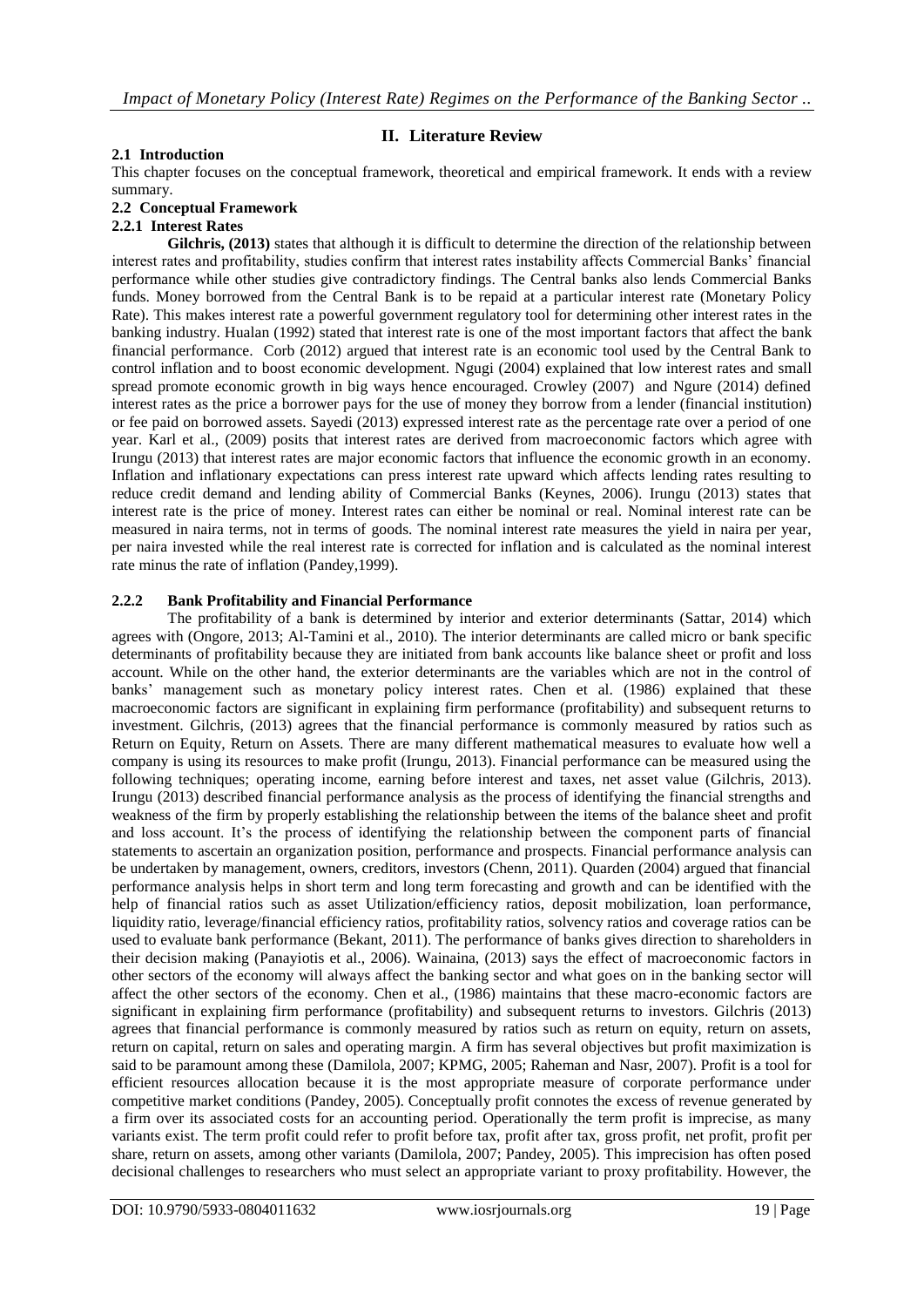most commonly used variants as appropriate measure of profitability include Gross operating profit, Net operating profit, Return on Assets (Deloof, 2003; Teruel and Solano, 2006; Lazaridis and Tryfonidis, 2005; Raheman and Nasr, 2007). According to Okafor (2011) the profitability performance also can be accessed from both book value and market value perspectives.

# **2.2.3 Effect of Interest rate on Financial Performance**

Financial performance is an indicator of how profitable a company is relative to its total assets (Irungu, 2013). Financial performance can be measured by Return on Asset (ROA). ROA is measured by dividing the net income by average total assets. Return on Assets formula looks at the ability of a company to utilize its assets to gain a net profit (Kiarie, 2011). Both the IMF report and Federal Reserve paper suggests possible effects of interest increases to net interest margin, balance sheet structure and values of interest sensitive assets and liabilities. If there is a steeping of the yield curve, the net interest margin would be expected to increase. Higher interest rate can result in slower economic growth and development because of high capital costs and defaults by individuals and firms who borrow from banks (Papa, 2014). Interest rates impact bank earnings through net interest margins/ net interest income which is a key factor driving bank earnings and stock performance (Hayes, 2013). When rates rise, banks NIM/NET 11 tend to decline and vice versa. Interest rates are also a key driver of loan yields (Hayes, 2013). Loan yields are generally from market interest rate. Higher rates at a measured pace are generally a positive for banks given the uplift to asset yield, deposit margin, along with generally improving macro conditions. Unexpected movements in rates and the yield curve can be negative for banks balance sheet, more specially, result in unrealized losses in accumulated other comprehensive income.

## **2.3 Theoretical Framework**

The Theoretical framework is guided by the work of Bekaert (1998) which tries to analyze the influence of interest rates on bank performance. This section considers theories such as loan Pricing theory, firm characteristic theory, theory of multiple lending, the signaling approach, credit market theory, classical theory of interest.

## **2.3.1 Loan Pricing Theory**

Banks cannot always set high interest rates. Banks should consider adverse selection and moral hazard because it is difficult to determine the borrower type at the start of the banking relationship (Stiglitz and Weiss, 1981). If interest rates are too high, it might cause adverse selection problems because only high risk borrowers are willing to borrow. Once they receive the loans they may develop moral hazard behavior since they are likely to take highly risky projects (Chodecai, 2004)

#### **2.3.2 Loanable Funds Theory**

This theory synthesizes both the monetary and non monetary impact of the problem (saving and investment process) (Wensheng, et al., 2002). It assumes that interest rates are determined by supply of loanable funds and demand for credit. It recognizes that money can play a disturbing role in the saving and investment processes and thereby causes variations in the level of income. The theory suggests that interest rates equate the demand and supply of loanable funds. Loanable funds are the sum of money supplied and demanded at any time in the money market. Loanable funds theory has implications on banks savers and borrowers and each side is well compensated at equilibrium, Interest rate should be structured in a way every party feel comfortable (Emmanuelle, 2013)

## **2.3.3 Classical Theory of Interest**

According to Keynes, the classical theory of interest is the savings-investment theory. It states that on the general equilibrium theory, the rate of interest is determined by the intersection of demand for and supply of capital which agreed with Caplan (2000). Fredman (1991) explains that the saving and investment are the two real factors determining the rate of interest.

#### **2.3.4 Rational Expectations Theory of Interest Rates**

This is based on the idea that people formulate expectations based on all the information that is available in the market. It holds that the best estimation for future interest rates is the current spot rate and that changes in interest rates are primary due to unexpected information or changes in economic factors. The limiting factors of rational expectation theory are mostly related to the difficulty in gathering information and understanding how the public uses its information to form its expectation (Caplan, 2000). If interest rate rise will avoid borrowing, this in turn will affect bank performance and vice versa (Bekaert,1998)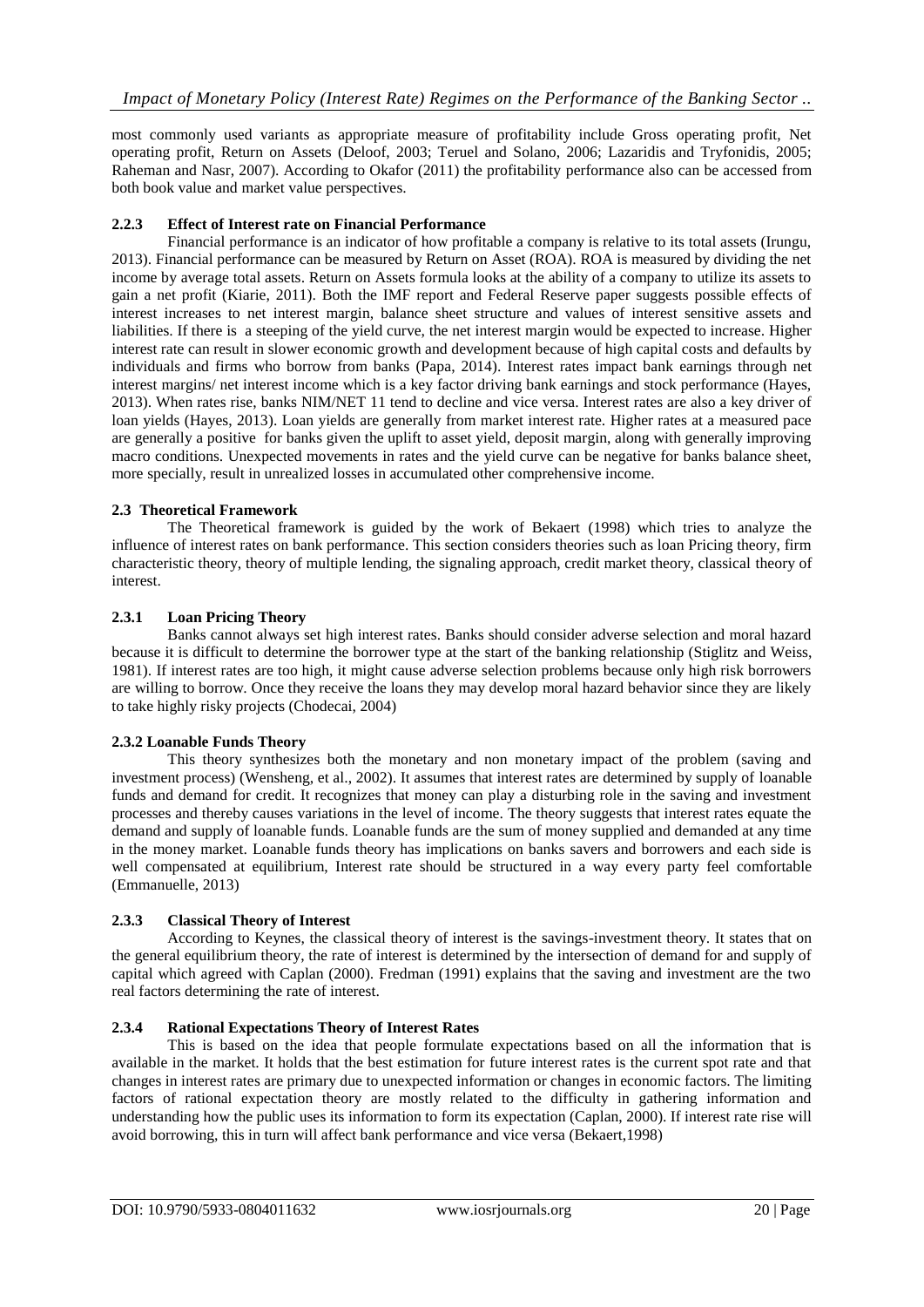## **2.2.5 Firm Characteristics Theories**

These theories predict that the number of borrowing relationships will be decreasing for small high quality, information opaque and constraint firms, all other things being equal (Godlewski and Zaine, 2008)

#### **2.2.6 Credit Market Theory**

It states that the term of the credit clears the market. If collateral and other restrictions remain constant, interest rate is the only price mechanism. If there is an increasing demand for credit and the supply remains constant, the interest rate rises and vice versa. Ewert (2000) suggest that the higher the failure risk of the borrower, the higher the interest premium.

#### **2.2.7 Multiple Lending Theory**

The theory posits that banks should be less inclined to share lending (loan syndication) when the equity markets are well developed. Mergers, acquisition and outside equity increase banks' lending capacity and reduces the need for greater diversification and monitoring (Carletti, 2006; Ongene and Smith, 2000; Karceski, 2004; Degryse, 2004).

## **2.2.8 The Signalling Arguments**

This theory posits that a good company should provide more collateral so they can signal an assurance to banks that they are less risky borrowers which would in turn cause lower interest rates. Also, on the reverse signal argument, banks only require collateral and or covenants for relatively risky firm that also pay higher interest rates (Chodeschai, 2004; Ewert and Schenk 1998).

## **2.2.9 Macroeconomic Theory**

The theory was proposed by Friedman, (1963). The theory views interest rates as always and everywhere a monetary phenomenon (Friedman, 1963). Further, macroeconomic theory assumes that growing the money supply in excess of real growth causes interest rates to rise. This is also the result from the Harberger (1963) model, which assumes that prices adjust to excess money supply in the money market. It is on the basis of this assumption that it is possible to invert the real money demand and control interest rates. Interest rates volatility in open economies results from different disequilibria in many markets specifically, the domestic money market, external/foreign markets and the labour market. Thus increase in interest rates emanates from three main sources that include excess money supply, foreign prices and cost push factors (Were et al., 2013). The theory is related to keynesian liquidity preference theory but recognizes additional sources of interest rates not only demand for money but also foreign prices and cost push factors.

Critics of this theory base their argument on the grounds that governments would in practice be unlikely to implement theoretically optimal policies. According to them, the implicit assumption underlying the macroeconomic revolution was that economic policy would be made by wise men, acting without regard to political pressures or opportunities, and guided by disinterested economic technocrats. They argued that this was an unrealistic assumption about political, bureaucratic and electoral behaviour. In relevance to the study, macroeconomic theory views growing money supply in excess of real growth as the cause of interest rates to rise. Interest rate volatility is seen by the theory as emanating from three main sources that include excess money supply, foreign prices and cost push factors. Interest rates volatility will also results from different disequilibria in many markets specifically, the domestic money market, external/foreign markets and the labour market. Hence controlling interest rates volatility will involve dealing with disequilibrium in the markets (Ngure, 2014).

#### **2.2.10 Keynes's Liquidity Preference Theory**

The theory was proposed by Keynes (2006). According to the liquidity preference theory, the interest rates are determined by the demand for and supply of money balances. The theory assumes that people's demand for money is not for transactions purpose but as a precaution and for speculative purposes. The transaction demand and precautionary demand for money increase with income, while the speculative demand is inversely related to interest rates because of the forgone interest. The supply of money is determined by the monetary authority (the central bank), by the lending of Commercial Banks and by the public preference for holding cash (Were *et al*., 2013).

Therefore, interest rates are expected to increase as the maturity profile of securities increases. This is so because the longer the maturity, the greater is the uncertainty; and therefore the premium demanded by investors to part with cash increases as the maturity profile increases.

Consequently, current interest rates reflect expected inflation rates, income (GDP) and expected money supply changes (Were *et al*., 2013).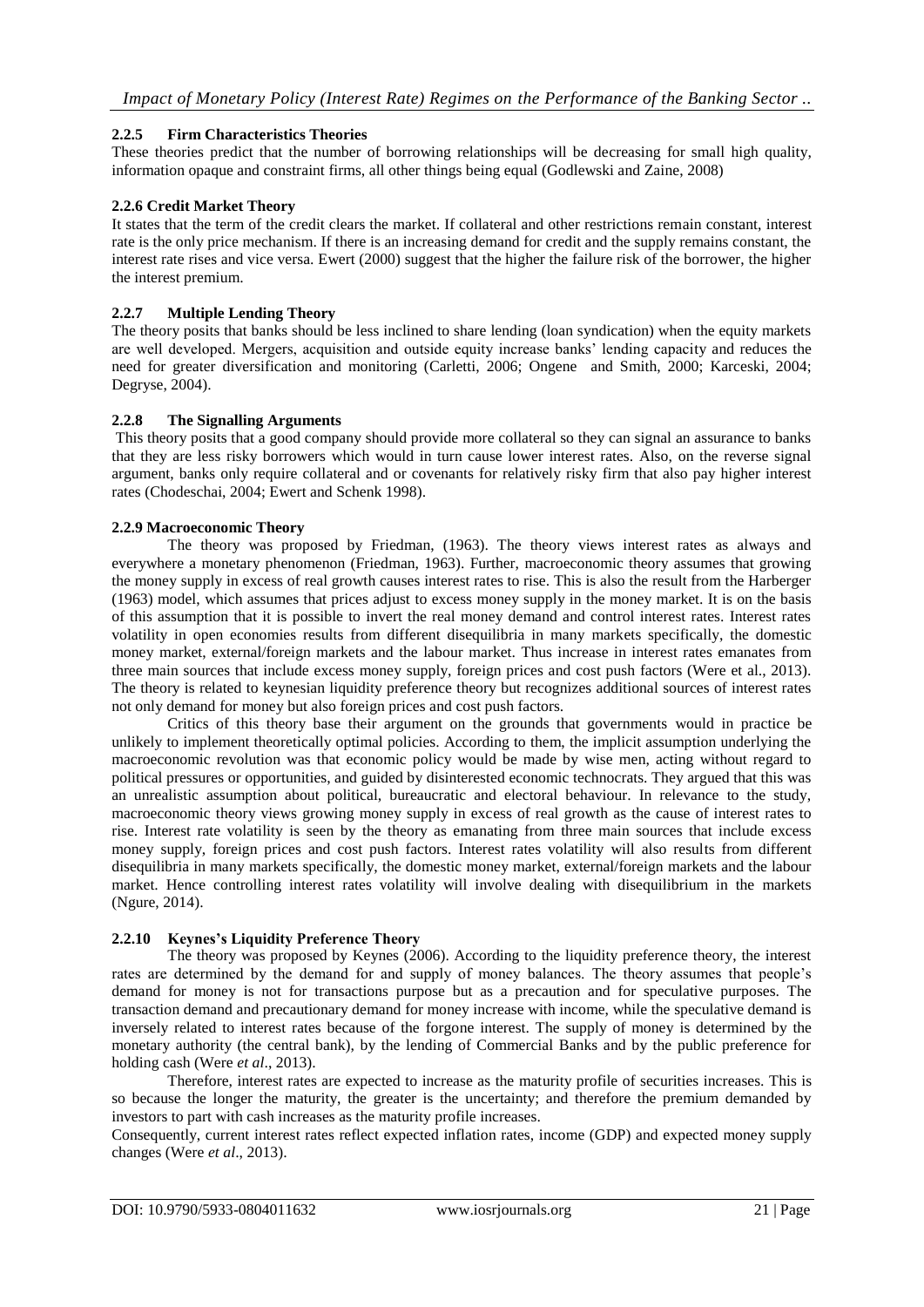Critics of this theory argue that the liquidity preference theory of interest suffers from a fallacy of mutual determination. Keynes alleges that the rate of interest is determined by liquidity preference. In practice, however, Keynes treats the rate of interest as determining liquidity preference. The critics state that "The Keynesians therefore treat the rate of interest, not as they believe they do- as determined by liquidity preferencebut rather as some sort of mysterious and unexplained force imposing itself on the other elements of the economic system (Were *et al*., 2013).

In relevance to the study, the theory views interest rates as being mainly driven by the liquidity level in the economy. The theory does not recognize the role of macroeconomic policies formulated by the central bank but interest rates are purely driven by the demand of money in the economy. Therefore, interest rates will go up and down according to the level of liquidity in the economy and preference for the liquidity by the users of funds (Ngure, 2014).

## **2.4 Empirical Review**

Gertler and Gilchrist (1994) conducted a study that specifically looked at how bank business lending responds to monetary policy tightening. They found that banks' lending does not decline when policy is tightened. They concluded that the entire decline in total lending comes from a reduction in consumer and real estate loans. In contrast to Gertler and Gilchrist (1994) study, Kashyap and Stein (1995) found evidence that banks' lending may respond to a tightening of monetary policy. They found that when policy is tightened, both total loans and business loans at small banks fall, while loans at large banks are unaffected. The differential in the response of small banks may indicate they have less access to alternative funding sources than large banks and so are less able to avoid the loss of core deposits when policy is tightened.

Amidu and Wolfe (2008) examined the constrained implication of monetary policy on bank lending in Ghana between 1998 and 2004. Their study revealed that Ghanaian banks' lending behaviour is affected significantly by the country's economic support and change in money supply. Their findings also support the finding of previous studies that the Central Bank prime rate and inflation rate negatively affect bank lending. Prime rate was found statistically significant while inflation was insignificant. Based on the firm level characteristics, their study revealed that bank size and liquidity significantly influence bank's ability to extend credit when demanded.

Gavin (2010) studied the factors affecting banking sector interest rate spread in Kenya. The study sought to investigate the factors responsible for interest rate spread in Kenya Commercial Banks. The study adopted a descriptive and quantitative research design on a sample of 15 Commercial Banks in Kenya which accounted 85 percent of all the loans disbursed between 2002 and 2009. The study used secondary data obtained from the banking survey publication. The study found out that capital adequacy ratio, treasury bills rate and discount rate have a significant impact on interest rate spreads.

Ngugi and Kabubu (1998) studied financial sector reforms and interest rate liberalization. It aimed at exploring the sequencing and actions taken in the liberalization process in Kenya. The study investigated the interest rate levels, spreads and determining factors as an indicator too financial performance in response to the process. The sample size was 20 banks in Kenya. The data source included the Central Banks reports. It found that the financial system was still characterized by repression factors such as negative interest rates, inefficiency and underdeveloped financial markets.

Felicia (2011) studied the determinants of Commercial Banks' lending behavior in the Nigerian context. The study aimed to test and confirm the effectiveness of the common determinants of Commercial Banks' lending behavior and how it affects the lending behavior of Commercial Banks in Nigeria. The model regressed the Commercial Banks loan advance with other determinant variable such as Volume of Deposits (Vd), Investment Portfolio (Ip), Lending Rate (Ir), Stipulated Cash Reserve Ratio (Rr) and Liquidity Ratio (Lr) for the period 1980-2005. The model hypothesizes there is a functional relationship between the dependent and independent variables and were found to have a significant relationship.

Nwakanma (2013) examined the impact of interest rate reform on the financial intermediation function of the Commercial Banks in Nigeria using the dummy variables approach to Chow test for structural stability. The cointegration and error correlation model were used to capture both the long run and the short run dynamics. The empirical results reveal that though the intermediation function of the Commercial Banks has significantly improved as a result of the deregulation of interest rates, it has not translated into improved standard of living of the populace as the incidence of poverty is still on the increase. Also the results show that lending rates do not influence demand for domestic credits in Nigeria unlike deposit rates which proved to be a major determinant for the amount of credit extended by the Commercial Banks. They concluded that though interest rates deregulation has improved credit extension to the domestic economy, the link between interest rates , domestic credit extension and economic growth is not automatic. They recommended a partial deregulation of interest rates that will ensure concessionary interest rates to the productive sector of the economy.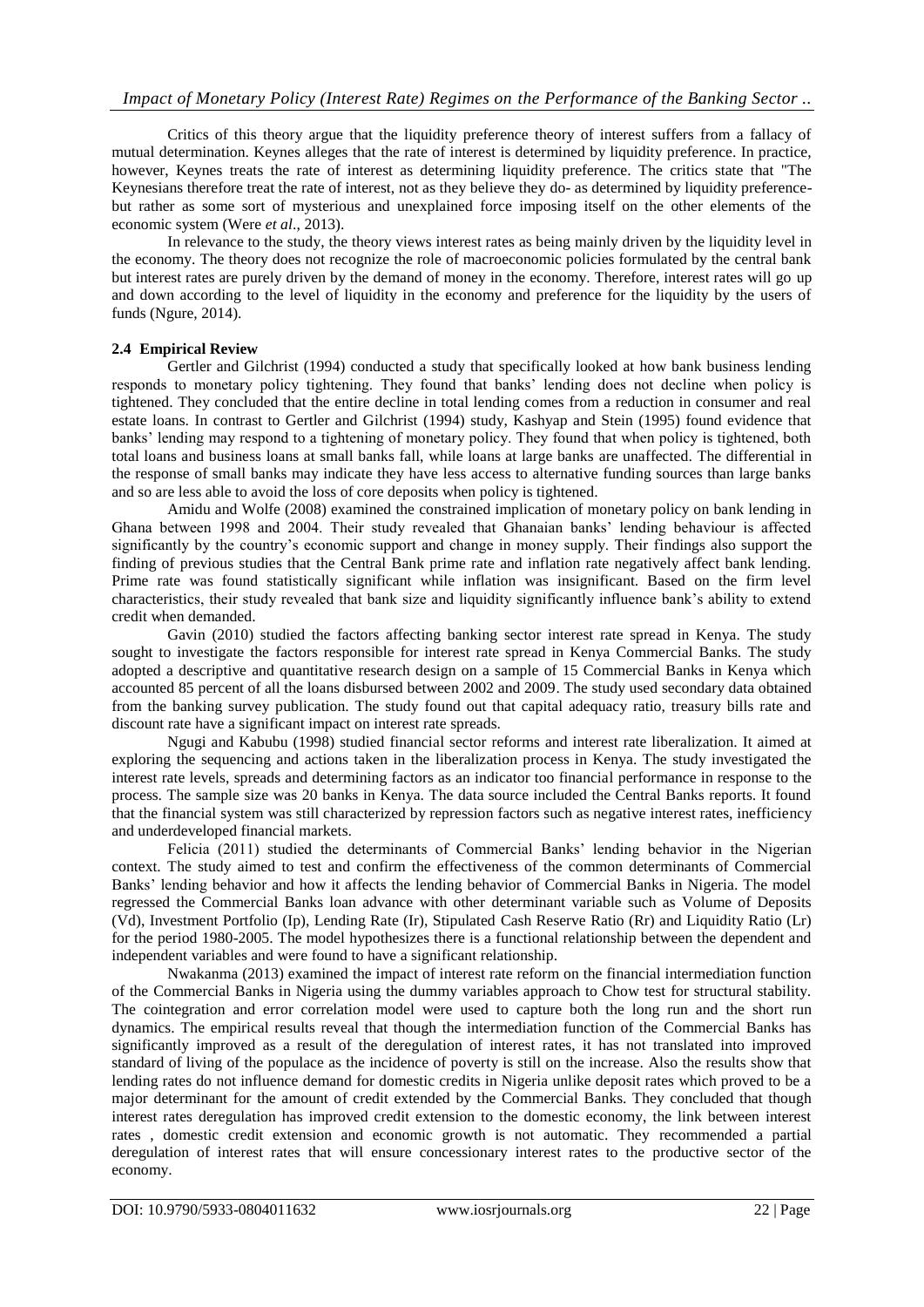# *Impact of Monetary Policy (Interest Rate) Regimes on the Performance of the Banking Sector ..*

Udeh (2015) examined the impact of monetary policy instruments on profitability of Commercial Banks in Nigeria using the Zenith Bank Plc experience. The study utilized descriptive research design using time series data collected from published financial statements of Zenith Bank Plc and Central Bank of Nigeria Bulletin from 2005 to 2012. The study used Pearson Product Moment Correlation technique to analyze the data collected while t-test statistic was employed in testing the hypotheses. They discovered that cash reserve ratio, liquidity ratio and interest rate did not have significant impact on the profit before tax of Zenith Bank Plc. However, minimum rediscount rate was found to have significant effect on the profit before tax of the bank. The paper concluded that a good number of monetary policy instruments do not impact significantly on profitability of Commercial Banks in Nigeria

Okoye and Eze (2013), examined the impact of bank lending rate on the performance of Nigerian Deposit Money Banks between 2000 and 2010. It specifically determined the effects of lending rate and monetary policy rate on the performance of Nigerian Deposit Money Banks and analyzed how bank lending rate policy affects the performance of Nigerian deposit money banks. The result confirmed that the lending rate and monetary policy rate have significant and positive effects on the performance of Nigerian deposit money banks. The implication of this is that lending rate and monetary policy rate are true parameter of measuring bank performance. The results agreed with Udeh (2015) that minimum rediscount rate was found to have significant effect on the profit before tax of the bank.

Enyioko (2012) examined the performance of banks in Nigeria based on the interest rate policies of the banks. The study investigated 2 Nigerian banks. Regression and error correction methods were used to analyze the relationship between interest rate and bank performance. The study found that interest rate policies have not improved the overall performances of the banks significantly.

## **2.5 Literature Summary**

Most of the literature on bank performance has focused on sector specific factors that affect the banking sector performances or determinant of bank performance. Yet little has been done on the Monetary Policy Interest Rates and its effects on the bank performances in Nigeria. There also seen to be a lot of study in other regions. Therefore this study seeks to bridge this gap.

## **III. Research Methodology**

This chapter outlines the research design and methodology that was applied in conducting this study. It describes the research design, population of the study, sample size, sample frame, data collection methods and data analysis and presentation of the research.

#### **3.1 Research Design**

The research design employed Descriptive and Ex-post facto Research Design. Descriptive research design method helps in gathering information about the existing status of the phenomena in order to describe what exists in respect to variables. According to Coopers and Schindler (2008) descriptive studies are more formalized and typically structured with clearly stated hypotheses or investigative questions. This method is used because it addresses the objective of the study in investigating the relationship between the variables of the study. (Kothari, 2008). Regression and correlation analysis was used to determine the relationship between Monetary Policy Interest Rate and Performance of Commercial Banks. The study used time series data.

#### **3.2 Population and Sample of the Study**

The target population for this study was all Commercial Banks in Nigeria. There were 24 Commercial Banks in Nigeria as at December 30, 2013 (CBN, 2013). All the 24 banks constituted the study sample.

#### **3.3 Data Collection Techniques**

The data required for the study was obtained from secondary sources that were used to investigate the relationship between dependent and independent variables. The study used secondary data sources to gather information relevant to the research objectives. The study covered data for SAP period (1986-1999) and P-SAP period (2000-2014). The secondary data were collected from the Central Bank of Nigeria; website and statistical bulletin, annual reports and the internet.

#### **3.4 Model Specification**

The theoretical foundation is based on the study of Okoye and Eze (2013) and Udeh (2015), who used Pearson Product moment correlation technique to analyze the data collected while t-test statistic was employed in testing the hypotheses.

## **3.4.1 Conceptual Model**

The following function shows the mathematical relationship between the dependent and independent variable. **Model** 

## 1a. **TAV**<sub>SAP</sub> =  $f(MPR)$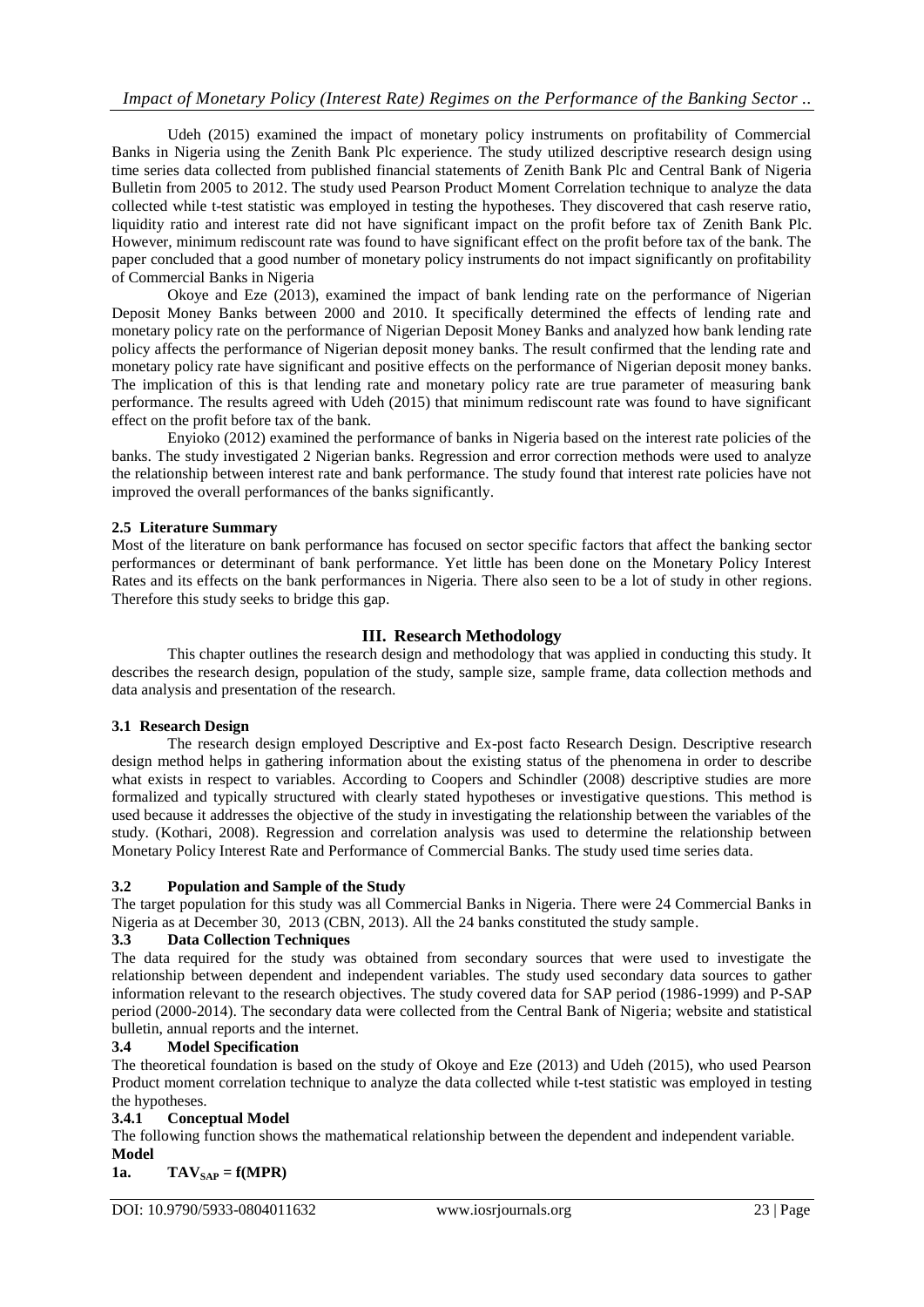- 1b. **TAV**<sub>P-SAP</sub> =  $f(MPR)$
- 2a. **DpM**<sub>SAP</sub> =  $f(MPR)$
- 2b. **DpM<sub>P-SAP</sub>** =  $f(MPR)$
- $3a.$  **LAd**<sub>SAP</sub> =  $f(MPR)$
- 3b.  $\bf{L} \bf{A} \bf{d}_{P-SAP} = \bf{f}(\bf{MPR})$
- **4a.**  $\mathbf{CrP}_{\mathbf{SAP}} = \mathbf{f}(\mathbf{MPR})$ <br>**4b.**  $\mathbf{CrP}_{\mathbf{SAP}} = \mathbf{f}(\mathbf{MPR})$  $\mathbf{CrP}_{\mathbf{p-SAP}} = \mathbf{f(MPR)}$

Where

 $TAV<sub>SAP</sub>$  = Total Asset Value of Commercial Banks during the SAP period. This is the Dependent Variable.  $TAV_{P-SAP}$  = Total Asset Value of Commercial Banks during the P-SAP period. This is the Dependent Variable.  $DpM<sub>SAP</sub>$ = Deposit Mobilization during the SAP period  $DpM_{P-SAP} =$ Deposit Mobilization during the Post SAP period  $CrP<sub>SAP</sub>=$  Credit to the Private Sector during the SAP period  $CrP<sub>p-SAP</sub> = Credit to the Private Sector during the Post SAP period$ SAP= Structural Adjustment Programme. P-SAP= Post SAP period. MPR=Monetary Policy Rate is the independent variable which measures the rediscount rate (interest rate) of the Central Bank

## **3.4.2 Analytical Model**

The study employed a regression model to determine the relative significance of each of the variable identified above. Coefficient of correlation (R) was used to determine the strength of the relationship between the dependent and independent variables. The model took the following format;

## **Model**

- **1a. TAV**<sub>SAP</sub> =  $\alpha$  + $\beta$ (MPR) + $\epsilon$
- **1b. TAV**<sub>P-SAP</sub> =  $\alpha$  + $\beta$ (MPR) + $\epsilon$
- **2a. DpM**<sub>SAP</sub> =  $\alpha$  + $\beta$ (MPR) + $\epsilon$
- **2b. DpM**<sub>P-SAP</sub> =  $\alpha$  + $\beta$ (MPR) + $\epsilon$
- **3a. LAd**<sub>SAP</sub> =  $\alpha$  +β(MPR) +€<br>**3b. LAd**<sub>P-SAP</sub> =  $\alpha$  +β(MPR) +
- **LAd**<sub>P-SAP</sub> =  $α + β(MPR) + ε$
- **4a.**  $\mathbf{CrP_{SAP}} = \alpha + \beta(MPR) + \epsilon$ <br>**4b.**  $\mathbf{CrP_{R, SAP}} = \alpha + \beta(MPR) + \epsilon$
- $\mathbf{CrP_{p-SAP}} = \alpha + \beta(\mathbf{MPR}) + \epsilon$
- Where
- $\epsilon$  =Represents the error term in the model
- $\alpha$  = Intercept
- $β= Coefficient of the explanatory variable (slope)$

## **3.5 Nature and Sources of Data**

Secondary data was used. Data was obtained from published materials such as the statistical Bulletins of the Central Bank of Nigeria the internet.

## **3.6 Technique of Analysis and Presentation**

Data obtained from secondary data was analyzed using Statistical Package for Social Sciences (SPSS) and Microsoft Excel Package. The regression and correlation analysis was used as the analysis technique. The results obtained from the model are represented in tables to aid in analysis and ease with which the inferential statistics was drawn. The choice of these techniques was inspired by the work of Udeh (2015) and Enyioko (2012) who both used regression and correlation techniques.

## **3.7 Problems and Limitation of the Study**

The conduct of research in Nigeria and of course most developing countries is filled with challenges. However in this particular research, the following challenges may arise;

a. the challenge of generalizing findings of this study to all the Commercial Banks in Nigeria

b. the cost of conducting a thorough study as this was really challenging.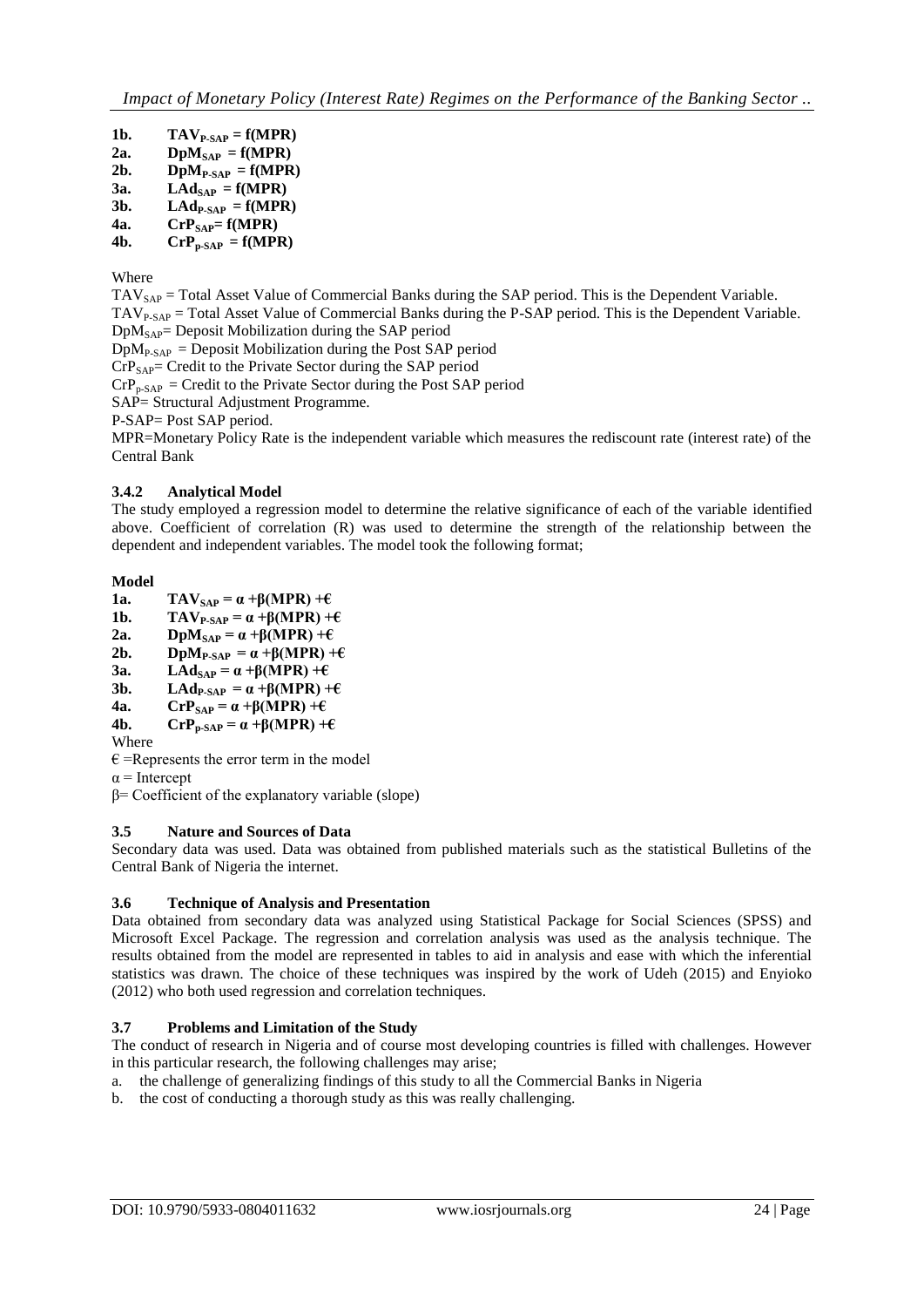## **IV. Data Analysis, Results And Interpretations**

#### **4.1 Introduction**

This chapter presents the data analysis, interpretation and discussion of the research findings. The collected data was analyzed and interpreted in line with the study which is to determine the effect of Monetary Policy (interest) Rate on the financial performance of Commercial Banks in Nigeria.

## **4.2 Summary of Statistics**

Descriptive and inferential statistics was employed. Also, regression and correlation analysis was used to determine the relationship between Monetary Policy Interest Rates and financial performance of the Commercial Banks in Nigeria (represented by Total Assets, Deposit Mobilization, Credit to the Private Sector and Loans and Advances). The period was distinguished into the SAP period and the Post SAP period.

#### **Research Question 1a: Did Monetary Policy Interest Rate have any significant impact on financial performance of Commercial Banks during the SAP period.**

**Table 1a.** Showing the Regression Analysis between Monetary Policy Interest Rate and Total Asset Value of Commercial Banks during the SAP period (1986-1999) **Coefficients<sup>a</sup>**

|            |                          | <b>Unstandardized Coefficients</b> |            | <b>Standardized Coefficients</b> |      |      |
|------------|--------------------------|------------------------------------|------------|----------------------------------|------|------|
| Model      |                          |                                    | Std. Error | Beta                             | m    | Sig. |
| (Constant) |                          | 232.346                            | 355.541    |                                  | .653 | .526 |
|            | MONETARY POLICY RATE (%) | 4.766                              | 22.296     | 062                              | .214 | .834 |

a. Dependent Variable: TOTAL ASSET VALUE (^'b)

#### **Source: Research Findings**

The model developed from the coefficient in Table 1 is;  $TAV_{san}= f(MPR)$ Therefore the regression Model TAV<sub>sap</sub>=  $\alpha$  + β(MPR) +  $\epsilon$ Therefore;  $TAV_{\text{snap}} = 232.346 + 4.766$  (MPR)

This model explains that MPR has a positive coefficient (4.766) and therefore an increase in MPR would likely lead to an increase in Total Asset Value. It explains that an increase in 1percent MPR would likely increase Total Asset Value by 4.766 (Billion Naira). However, the relationship shows a weak (not significant) correlation of 0.062 or 6.20%. The relationship is also not significant at a 5% and 10% probability level as evidenced by the student t test. Also P-Value  $(0.834) > 0.05$  shows the relationship is not significant at a 5% probability level. Therefore, from our analysis, we conclude that MPR during the SAP Period had no significant impact on banking performance in Nigeria.

#### **Research Question 1b. Did Monetary Policy Interest Rate have any significant impact on financial performance of Commercial Banks during the P-SAP period.**

**Table 1b.** Showing the Regression Analysis between Monetary Policy and Total Asset Value of Commercial Banks for the Post SAP Period (2000-2013)

**Coefficients<sup>a</sup>**

|       |                      | <b>Unstandardized Coefficients</b> |            | Standardized<br>Coefficients |          |      |  |
|-------|----------------------|------------------------------------|------------|------------------------------|----------|------|--|
| Model |                      |                                    | Std. Error | <b>B</b> eta                 | m        | Sig. |  |
|       | (Constant)           | 30.128                             | 6.188      |                              | 4.869    | .000 |  |
|       | MONETARY POLICY RATE | $-1.644$                           | .493       | $-.679$                      | $-3.332$ | .005 |  |

a. Dependent Variable: TOTAL ASSET VALUE (P-SAP) (N'tr)

The model developed from the coefficient in Table 2 is;  $TAV_{P-sap} = f(MPR)$ Therefore the regression Model TAV<sub>p-sap</sub>=  $\alpha$  +  $\beta$ (MPR) +  $\epsilon$ Therefore;  $TAV_{p-sap} = 30.128 - 1.644$  (MPR)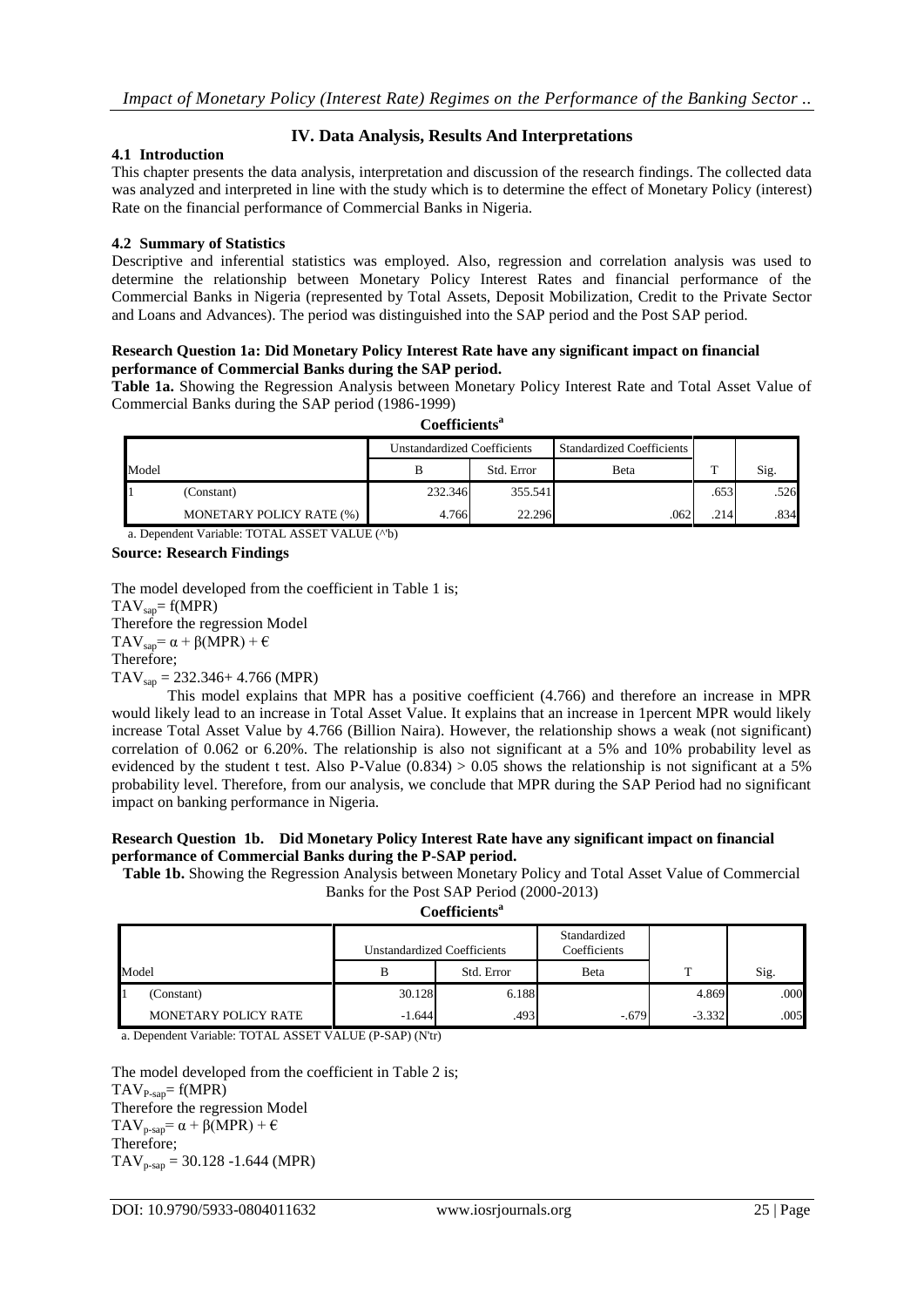This model explains that MPR has a negative coefficient (-1.644) and therefore an increase in MPR would likely lead to a decrease in Total Asset Value. It explains that an increase in 1percent MPR would likely decrease Total Asset Value by 1.644 (Trillion Naira)

The relationship shows a strong, significant correlation of 0.679 or 67.9%. Also P-Value (0.005)  $< 0.05$  shows the relationship is also significant at a 5% and 1% probability level. Therefore, from our analysis, we conclude that MPR during the Post SAP Period had a significant impact on banking performance in Nigeria.

#### **Research Question 2a. Did Monetary Policy Interest Rate have any significant impact on Deposit Mobilization of Commercial Banks during the SAP period.**

**Table 2a.** Showing the Regression Analysis between Monetary Policy Interest Rate and Deposit Mobilization of Commercial Banks for the SAP Period (1986-1999)

| Coefficients <sup>a</sup> |
|---------------------------|
|---------------------------|

|       |                          | <b>Unstandardized Coefficients</b> |            | <b>Standardized Coefficients</b> |      |      |
|-------|--------------------------|------------------------------------|------------|----------------------------------|------|------|
| Model |                          |                                    | Std. Error | Beta                             |      | Sig. |
|       | (Constant)               | 106.787                            | 159.573    |                                  | .669 | .516 |
|       | MONETARY POLICY RATE (%) | 2.194                              | 10.007     | .063                             | .219 | .830 |

a. Dependent Variable: DEPOSIT MOBILIZATION (^'b)

The model developed from the coefficient in Table 1b is;

 $DpM<sub>SAP</sub> = f(MPR)$ Therefore the regression Model **DpM**<sub>SAP</sub> =  $\alpha$  +β(MPR) + $\epsilon$ Therefore;

 $DpM<sub>SAP</sub> = 106.787 + 2.194$  (MPR)

This model explains that MPR has a positive coefficient (+2.194) and therefore an increase in MPR would likely lead to an increase in Deposit Mobilization. It explains that an increase in 1percent MPR would likely increase Deposit Mobilization by 2.194 (Billion Naira)

The relationship shows a weak correlation of 0.063 or 6.3%. Also P-Value (0.830) > 0.05 shows the relationship is not significant at a 5% and 10% probability level.

Therefore, from our analysis, we conclude that MPR during the SAP Period had no significant impact on Deposit Mobilization in Nigeria.

## **Research Question 2b. Did Monetary Policy Interest Rate have any significant impact on Deposit Mobilization of Commercial Banks during the P-SAP period.**

**Table 2b.** Showing the Regression Analysis between Monetary Policy and Deposit Mobilization of Commercial Banks for the Post SAP Period (2000-2013)

**Coefficients<sup>a</sup>**

|       |                        | Unstandardized Coefficients |            | Standardized<br>Coefficients |          |      |
|-------|------------------------|-----------------------------|------------|------------------------------|----------|------|
| Model |                        | В                           | Std. Error | Beta                         | m        | Sig. |
|       | (Constant)             | 16490.014                   | 3876.270   |                              | 4.254    | .001 |
|       | MONETARY POLICY RATE P | $-889.342$                  | 310.753    | $-.637$                      | $-2.862$ | .014 |

a. Dependent Variable: DEPOSIT MOBILIZATION (^'b)

Source: Research Findings

The model developed from the coefficient in Table 2b is;

 $DpM_{P-SAP} = f(MPR)$ 

Therefore the regression Model

**DpM**<sub>P-SAP</sub> =  $\alpha$  + $\beta$ (MPR) + $\epsilon$ 

Therefore;

**DpMP-SAP** = 16490.014 - 889.342 (MPR)

This model explains that MPR has a negative coefficient (- 889.342) and therefore an increase in MPR would likely lead to a decrease in Deposit Mobilization. It explains that an increase in 1percent MPR would likely decrease Deposit Mobilization by 889.342 (Billion Naira). The relationship shows a strong correlation of 0.637 or 63.7%. Also P-Value (0. .014) > 0.05 shows the relationship is significant at a 5% and 1% probability level. Therefore, from our analysis, we conclude that MPR during the Post SAP Period had a significant impact on Deposit Mobilization in Nigeria.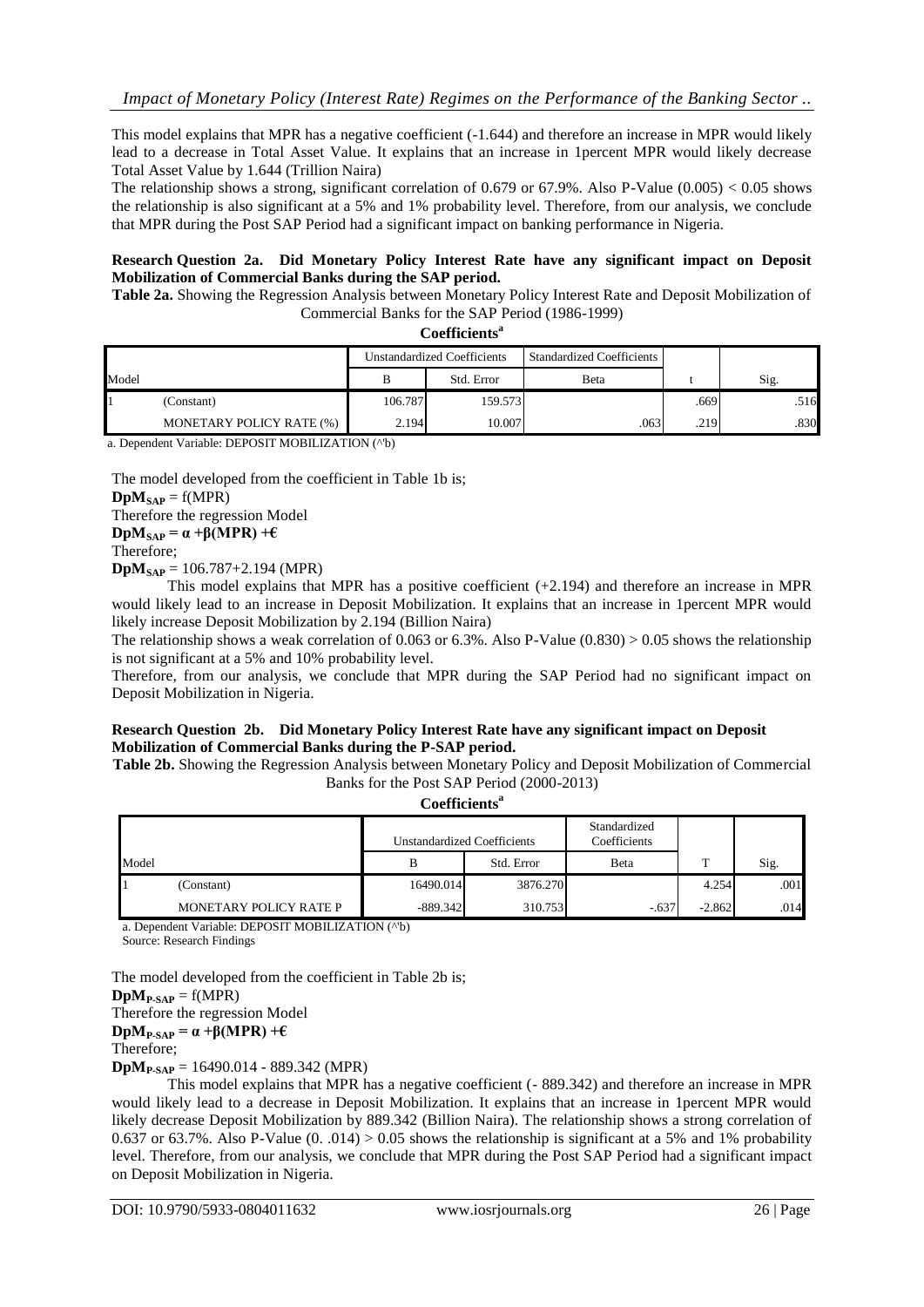#### **Research Question 3a. Did Monetary Policy Interest Rate have any significant impact on Loans and Advances of Commercial Banks in Nigeria during the SAP period.**

**Table 3a.** Showing the Regression Analysis between Monetary Policy Interest Rate and Loans and Advances of Commercial Banks in Nigeria for the SAP Period (1986-1999) **Coefficients<sup>a</sup>**

|       |                                 |          | <b>Unstandardized Coefficients</b> | Standardized<br>Coefficients |         |      |
|-------|---------------------------------|----------|------------------------------------|------------------------------|---------|------|
| Model |                                 | В        | Std. Error                         | Beta                         |         | Sig. |
|       | (Constant)                      | 139.095  | 146.148                            |                              | .952    | .360 |
|       | <b>MONETARY POLICY RATE (%)</b> | $-1.602$ | 9.165                              | $-.050$                      | $-.175$ | .864 |

a. Dependent Variable: LOANS AND ADVANCES (N'b)

The model developed from the coefficient in Table 3a is;

 $LAd_{SAP} = f(MPR)$ Therefore the regression Model **LAd**<sub>SAP</sub> =  $\alpha$  +β(MPR) +€ Therefore;

 $LAd<sub>SAP</sub> = 139.095-1.602 (MPR)$ 

This model explains that MPR has a negative coefficient (-1.602) and therefore an increase in MPR would likely lead to a decrease in Loans and Advance. It explains that an increase in 1percent MPR would likely decrease Loans and Advance by 1.602 (Billion Naira). However,

the relationship shows a weak correlation of 0.05 or 5.0 percent (%). Also P-Value  $(0.864) > 0.05$  shows the relationship is not significant at a 5% probability level. Therefore, from our analysis, we conclude that MPR during the SAP Period had no significant impact on Loans and Advance of Commercial Banks in Nigeria.

#### **Research Question 3b: Did Monetary Policy Interest Rate have any significant impact on Loans and Advances of Commercial Banks in Nigeria during the P-SAP period.**

**Table 3b.** Showing the Regression Analysis between Monetary Policy Interest Rate and Loans and Advances of Commercial Banks in Nigeria during the P-SAP Period (2000-2013)

#### **Coefficients<sup>a</sup>**

|       |                        | <b>Unstandardized Coefficients</b> |            | Standardized<br>Coefficients |          |      |
|-------|------------------------|------------------------------------|------------|------------------------------|----------|------|
| Model |                        |                                    | Std. Error | Beta                         |          | Sig. |
|       | (Constant)             | 13542.636                          | 2484.501   |                              | 5.451    | .000 |
|       | MONETARY POLICY RATE P | $-745.898$                         | 199.178    | $-734$                       | $-3.745$ | .003 |

a. Dependent Variable: LOANS AND ADVANCES (^'b)

Source: Research Findings

The model developed from the coefficient in Table 3a is;  $LAd_{P-SAP} = f(MPR)$ Therefore the regression Model **LAd**<sub>P-SAP</sub> =  $\alpha$  +β(MPR) +€ Therefore; **LAdP-SAP** = 13542.636-745.898 (MPR)

This model explains that MPR has a negative coefficient (-745.898) and therefore an increase in MPR would likely lead to a decrease in Loans and Advance. It explains that an increase in 1percent MPR would likely decrease Loans and Advance by 745.898 (Billion Naira). The relationship shows a very strong (significant) correlation of 0.734 or 73.4 percent. Also P-Value  $(0.003) < 0.05$  shows the relationship is significant at a 5% and 1% probability level. Therefore, from our analysis, we conclude that MPR during the P-SAP Period had significant impact on Loans and Advance of Commercial Banks in Nigeria.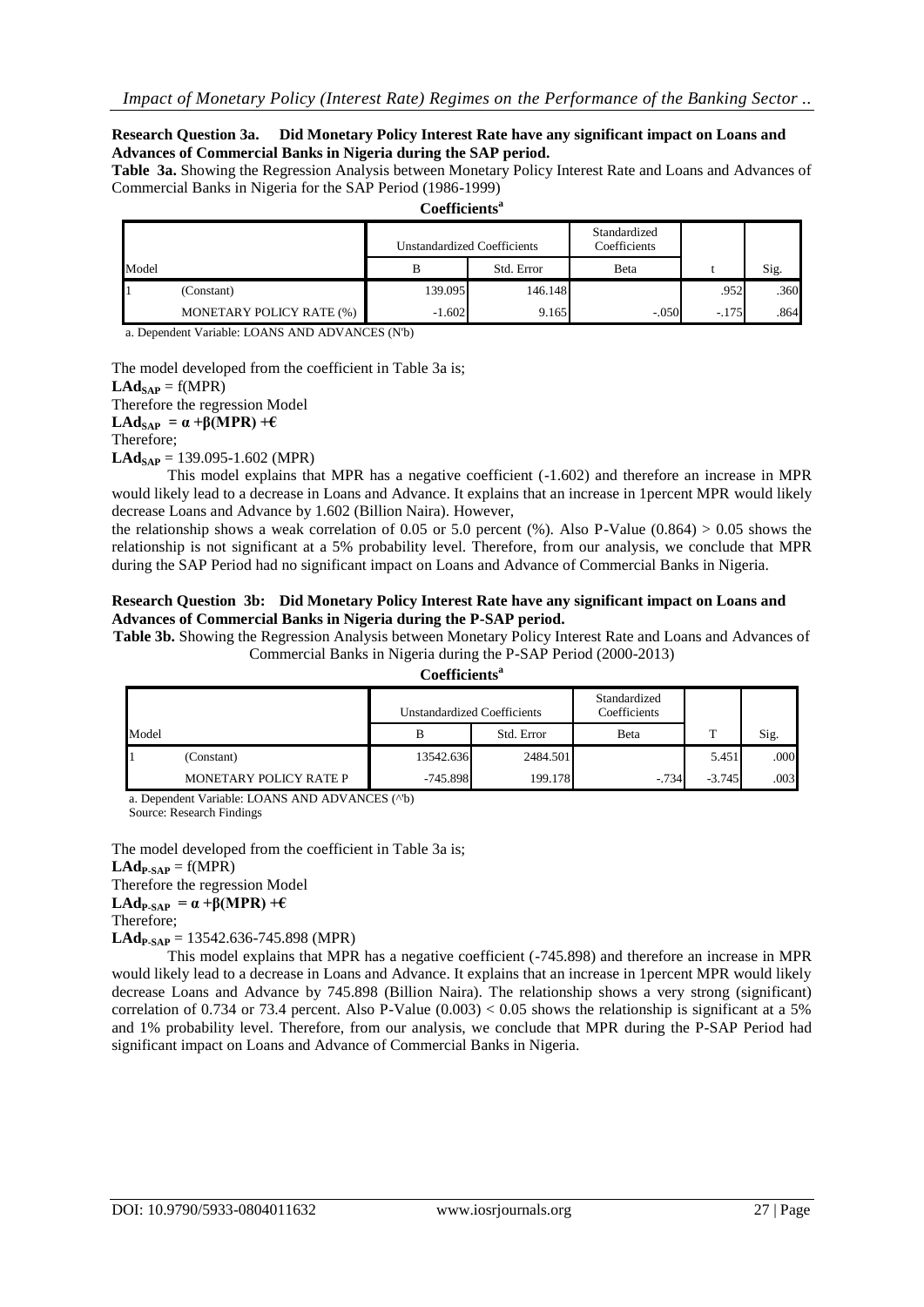#### **Research Question 4a. Did Monetary Policy Interest Rate have any significant impact on Commercial Banks' Credit to the Private Sector in Nigeria during the SAP period.**

**Table 4a.** Showing the Regression Analysis between Monetary Policy Interest Rate and Commercial Banks' Credit to the Private Sector in Nigeria during the SAP Period (1986-1999)

| Coefficients <sup>a</sup> |
|---------------------------|
|---------------------------|

|       |                          | <b>Unstandardized Coefficients</b> |            | <b>Standardized Coefficients</b> |        |      |
|-------|--------------------------|------------------------------------|------------|----------------------------------|--------|------|
| Model |                          |                                    | Std. Error | Beta                             |        | Sig. |
|       | (Constant)               | 410712.585                         | 196843.041 |                                  | 2.086  | .082 |
|       | MONETARY POLICY RATE (%) | $-10746.522$                       | 11763.553  | $-349$                           | $-914$ | .396 |

a. Dependent Variable: CREDIT TO THE PRIVATE SECTOR (N'm)

The model developed from the coefficient in Table 3a is;  $CrP<sub>SAP</sub> = f(MPR)$ Therefore the regression Model  $\mathbf{CrP_{SAP}} = \alpha + \beta(\mathbf{MPR}) + \epsilon$ Therefore; **CrPSAP** = 410712.585-10746.522 (MPR)

This model explains that MPR has a negative coefficient (-10746.522) and therefore an increase in MPR would likely lead to a decrease in Credit to the Private Sector. It explains that an increase in 1percent MPR would likely decrease Credit to the Private Sector by 10746.522 (Million Naira). However, the relationship shows a negative and weak correlation of 0.349 or 34.9 percent. Also P-Value (0.396)> 0.05 shows the relationship is not significant at a 5% probability level.

Therefore, from our analysis, we conclude that MPR had no significant impact on Commercial Banks' Credit to the Private Sector in Nigeria during the SAP Period.

#### **Research Question 4b. Did Monetary Policy Interest Rate have any significant impact on Commercial Banks' Credit to the Private Sector in Nigeria during the P-SAP period.**

**Table 4b.** Showing the Regression Analysis between Monetary Policy Interest Rate and Commercial Banks' Credit to the Private Sector in Nigeria during the P-SAP Period (2000-2013)

**Coefficients<sup>a</sup>**

|       |                      | <b>Unstandardized Coefficients</b> |            | Standardized<br>Coefficients |          |      |
|-------|----------------------|------------------------------------|------------|------------------------------|----------|------|
| Model |                      | В                                  | Std. Error | Beta                         |          | Sig. |
|       | (Constant)           | 15561.541                          | 3087.421   |                              | 5.040    | .000 |
|       | MONETARY POLICY RATE | $-862.572$                         | 247.513    | $-.709$                      | $-3.485$ | .005 |

a. Dependent Variable: CREDIT TO PRIVATE SECTOR (N'b)

The model developed from the coefficient in Table 4b is;  $\mathbf{C}\mathbf{r}\mathbf{P}_{\mathbf{P-SAP}} = f(MPR)$ Therefore the regression Model  $CrP_{P-SAP} = \alpha + \beta(MPR) + \epsilon$ Therefore; **CrPP-SAP** = 15561.541-862.572 (MPR)

This model explains that MPR has a negative coefficient (-862.572) and therefore an increase in MPR would likely lead to a decrease in Credit to the Private Sector. It explains that an increase in 1percent MPR would likely decrease Credit to the Private Sector by 862.572 (Billion Naira). However, the relationship shows a negative and strong (significant) correlation of -0.709 or 70.9 percent. Also P-Value (0.005) < 0.05 shows the relationship is significant at a 5% probability level.

Therefore, from our analysis, we conclude that MPR had a significant impact on Commercial Banks' Credit to the Private Sector in Nigeria during the SAP Period.

#### **4.3 Discussion and Interpretation of Result**

The study sought to determine the impact of monetary policy regimes on bank performances during the SAP and Post SAP era. The study found;

1. That MPR had no significant impact on banking performance in Nigeria during the SAP Period.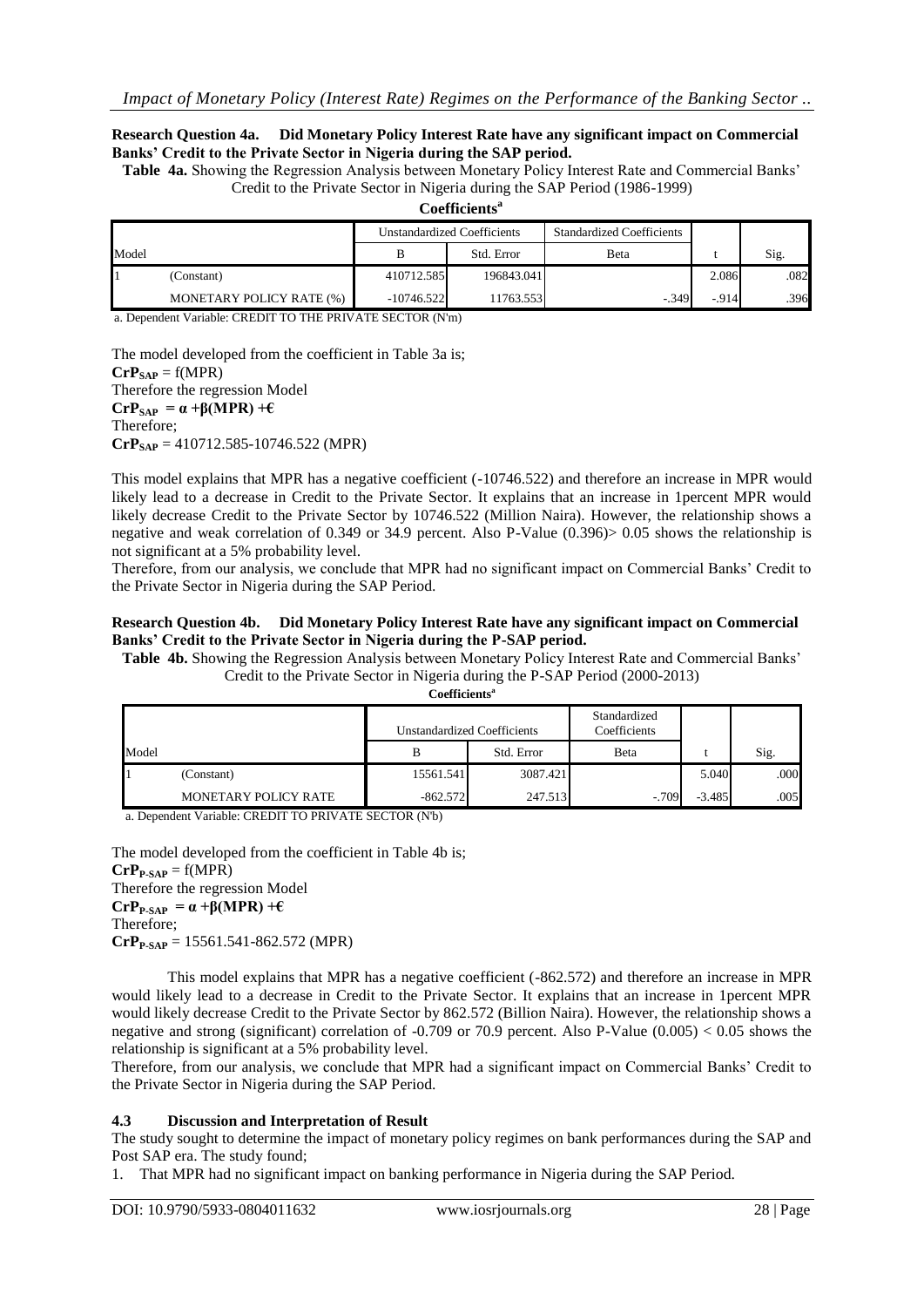- 2. That MPR had no significant impact on Deposit Mobilization in Nigeria during the SAP Period.
- 3. That MPR had no significant impact on Loans and Advance of Commercial Banks in Nigeria during the SAP Period.
- 4. That MPR had no significant impact on Commercial Banks' Credit to the Private Sector in Nigeria during the SAP Period.

This findings of this study (No. 1-4) agrees with Udeh (2015) who found that a good number of monetary policy instruments do not impact significantly on profitability of Commercial Banks in Nigeria. It also agreed with Enyioko (2012) that interest rate policies have not improved the overall performances of the banks significantly.

The study however found;

- 5. That MPR during the Post SAP Period had a significant impact on banking performance in Nigeria.
- 6. That MPR during the Post SAP Period had a significant impact on Deposit Mobilization in Nigeria.
- 7. That MPR during the P-SAP Period had significant impact on Loans and Advance of Commercial Banks in Nigeria
- 8. That MPR had a significant impact on Commercial Banks' Credit to the Private Sector in Nigeria during the SAP Period.

The findings of this study (No. 5-8) agrees with Okoye and Eze (2013) who found out that lending rate and Monetary Policy rate have significant and positive effects on the performance of Nigeria Deposit Money Banks. It was discovered that banking performance during SAP period was not significantly impacted by the Monetary Policy Interest Rate while banking performance during P-SAP period was significantly impacted by the Monetary Policy Interest Rate. This was consistent for all the variables considered. This included the Total Assets Value, Deposit Mobilization, Loans and Advances and Credit to the Private Sector respectively.

## **V. Summary, Conclusion and Recommendation**

#### **5.1 Introduction**

This chapter presents the summary of findings, conclusion and recommendation of the study. It also highlights the limitation that were encountered in the study with suggestions for further research

#### **5.2 Summary**

The study sought to investigate the effect of Monetary Policy Regimes on the financial performance of Commercial Banks in Nigeria. Descriptive and Ex-post facto Research Design was used to carry out the objective of the study. The research used regression and correlation analysis technique to identify the relationship between Monetary Policy Interest Rate and Total Assets Value, Deposit Mobilization, Loans and Advances and Credit to the Private Sector respectively. Monetary Policy Rate was the independent variable while Total Assets Value, Deposit Mobilization, Loans and Advances and Credit to the Private Sector were the dependent variable in different regression equations.

#### **5.3 Conclusion**

From the findings the study concludes that;

- 1. That MPR had no significant impact on Total Asset Value of Commercial banks in Nigeria during the SAP Period but had a significant impact on Total Asset Value of Commercial banks in Nigeria during the Post SAP Period .
- 2. That MPR had no significant impact on Deposit Mobilization in Nigeria during the SAP Period but had a significant impact on Deposit Mobilization in Nigeria during the Post SAP Period.
- 3. That MPR had no significant impact on Loans and Advance of Commercial Banks in Nigeria during the SAP Period but had a significant impact on Loans and Advance of Commercial Banks in Nigeria during the Post SAP Period.
- 4. That MPR had no significant impact on Commercial Banks' Credit to the Private Sector in Nigeria during the SAP Period but had a significant impact on Commercial Banks' Credit to the Private Sector in Nigeria during the Post SAP Period.
- 5. That MPR during the SAP Period had no significant impact on banking performance in Nigeria but had a significant impact on banking performance in Nigeria during the Post SAP period. This result may have arisen because of the political interference in the banking industry during the SAP period.

#### **5.4 Policy Recommendation**

Based on the findings of the study the following recommendations are put forward. First, that Monetary Policy Rate as a policy instrument alone may not be effective in generating and simulating the level of economic activity desired in the banking industry. Also, policy makers should administer the Monetary Policy Instruments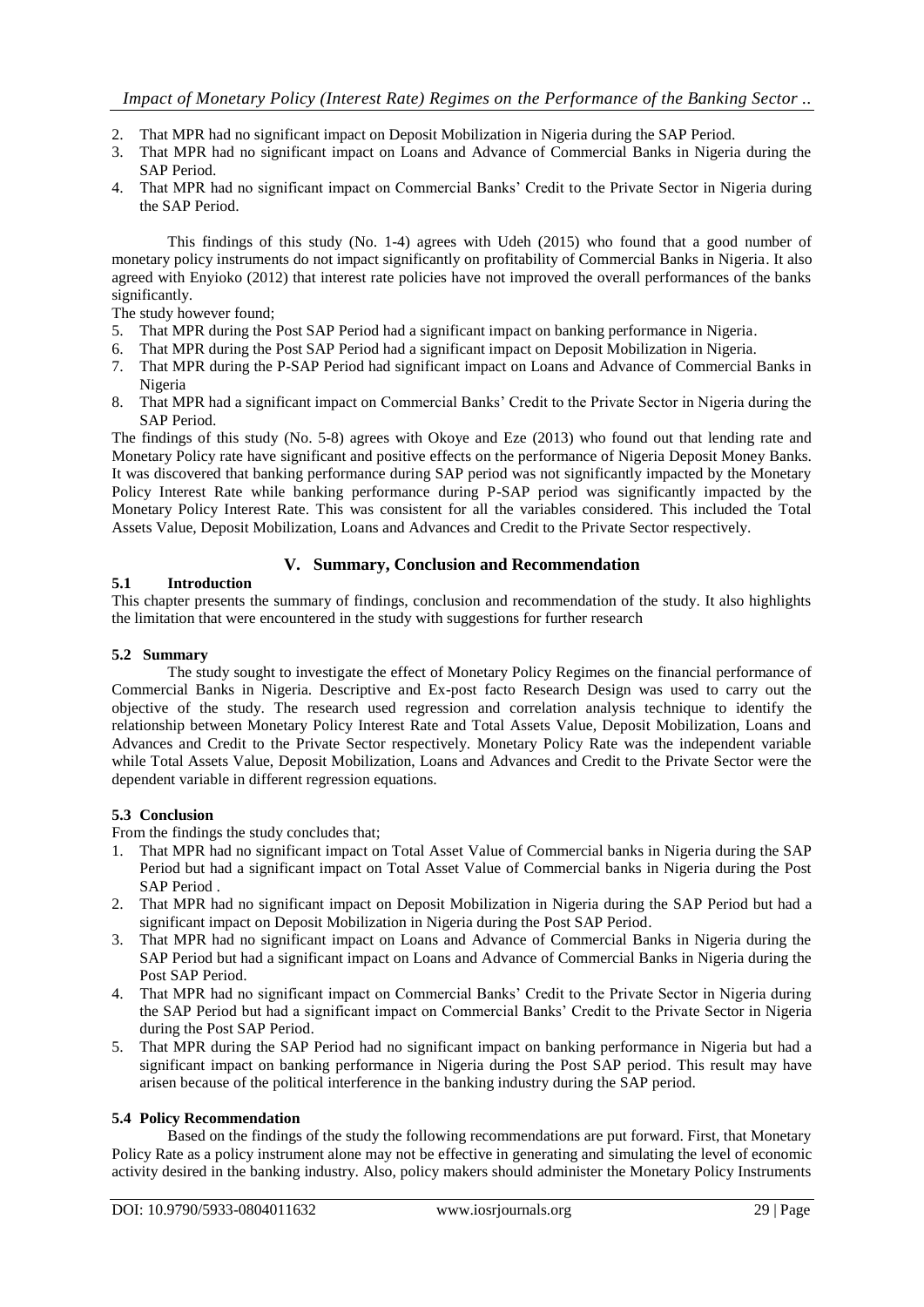to ensure they are effective in generating and invigorating the level of economic activity desired in the banking industry. Also political interference in the banking system is inimical to the growth and health of the industry, therefore it should be minimized.

## **5.5 Suggestions for further research**

The study still has a wide gap to be filled. Other determinants of Performance could be tested and other analytical tools could be used. Further study can be done in the area of;

- 1. The Impact of Monetary Policy Regimes on the profitability Microfinance banks in Nigeria.
- 2. The Impact of Monetary Policy Regimes on Economic Growth in Nigeria.

| <b>APPENDICES</b>                                                                                        |                                                                                                   |                 |                                                                                                                              |                |                |  |  |  |  |
|----------------------------------------------------------------------------------------------------------|---------------------------------------------------------------------------------------------------|-----------------|------------------------------------------------------------------------------------------------------------------------------|----------------|----------------|--|--|--|--|
| <b>TABLE 5:</b> Showing The Monetary Policy Interest Rate, Credit To The Private Sector, Total Assets Of |                                                                                                   |                 |                                                                                                                              |                |                |  |  |  |  |
|                                                                                                          | Commercial Banks, Deposit Mobilization And Loans And Advances Of The Commercial Banks For The Sap |                 |                                                                                                                              |                |                |  |  |  |  |
|                                                                                                          | Period 1986-1999                                                                                  |                 |                                                                                                                              |                |                |  |  |  |  |
| <b>DATE</b>                                                                                              | $MPR(\% )$                                                                                        | TAV (N'billion) | DPM(N'billion)                                                                                                               | CRP(N'Million) | L&A(N'billion) |  |  |  |  |
| 1986                                                                                                     | 10.00                                                                                             | 39.68           | 18.1                                                                                                                         |                | 15.7           |  |  |  |  |
| 1987                                                                                                     | 12.75                                                                                             | 49.83           | 23.1                                                                                                                         |                | 17.5           |  |  |  |  |
| 1988                                                                                                     | 12.75                                                                                             | 58.03           | 29.1                                                                                                                         |                | 19.6           |  |  |  |  |
| 1989                                                                                                     | 18.50                                                                                             | 64.87           | 27.2                                                                                                                         |                | 22             |  |  |  |  |
| 1990                                                                                                     | 18.50                                                                                             | 82.96           | 38.8                                                                                                                         |                | 26             |  |  |  |  |
| 1991                                                                                                     | 14.50                                                                                             | 117.51          | 52.4                                                                                                                         |                | 31.3           |  |  |  |  |
| 1992                                                                                                     | 17.50                                                                                             | 159.19          | 75.1                                                                                                                         | 72456.3        | 42.7           |  |  |  |  |
| 1993                                                                                                     | 26.00                                                                                             | 226.16          | 110.4                                                                                                                        | 88821          | 65.7           |  |  |  |  |
| 1994                                                                                                     | 13.50                                                                                             | 295.03          | 142.5                                                                                                                        | 143516.8       | 94.2           |  |  |  |  |
| 1995                                                                                                     | 13.50                                                                                             | 385.14          | 179                                                                                                                          | 204090.6       | 114.6          |  |  |  |  |
| 1996                                                                                                     | 13.50                                                                                             | 458.78          | 214.4                                                                                                                        | 254853.1       | 169.4          |  |  |  |  |
| 1997                                                                                                     | 13.50                                                                                             | 584.38          | 269.9                                                                                                                        | 311358.4       | 385.6          |  |  |  |  |
| 1998                                                                                                     | 14.31                                                                                             | 694.62          | 314.4                                                                                                                        | 366544.1       | 272.9          |  |  |  |  |
| 1999                                                                                                     | 18.00                                                                                             | 1070.02         | 476.4                                                                                                                        | 449054.3       | 322.8          |  |  |  |  |
|                                                                                                          |                                                                                                   |                 | <b>Source: CBN STATISTICAL BULLETIN 2013</b>                                                                                 |                |                |  |  |  |  |
|                                                                                                          |                                                                                                   |                 | <b>NOTES</b>                                                                                                                 |                |                |  |  |  |  |
| <b>CRP</b>                                                                                               |                                                                                                   |                 | Commercial Banks Total Credit to Private Sector (in Million Naira)                                                           |                |                |  |  |  |  |
|                                                                                                          |                                                                                                   |                 | DPM Deposit Mobilization of Commercial Banks (Demand Deposits +Time, Savings & Foreign Currency Deposits) (in Billion Naira) |                |                |  |  |  |  |
| <b>TAV</b>                                                                                               |                                                                                                   |                 | Total Assets of Commercial Banks (in Billion Naira)                                                                          |                |                |  |  |  |  |
| <b>MPR</b>                                                                                               |                                                                                                   |                 | Monetary Policy Rate Of Central Bank of Nigeria (in percent)                                                                 |                |                |  |  |  |  |
| L&A                                                                                                      |                                                                                                   |                 |                                                                                                                              |                |                |  |  |  |  |
|                                                                                                          | Sectorial Distribution of Commercial Banks' Loans and Advances1 (in Billion Naira)                |                 |                                                                                                                              |                |                |  |  |  |  |

| Table 6: Showing The Monetary Policy Interest Rate, Credit To The Private Sector, Total Assets Of<br>Commercial Banks, Deposit Mobilization And Loans And Advances Of The Commercial Banks For The Post<br>Sap Period 2000-2013 |                                                                                                                              |                                                                                   |              |          |         |  |  |  |  |  |
|---------------------------------------------------------------------------------------------------------------------------------------------------------------------------------------------------------------------------------|------------------------------------------------------------------------------------------------------------------------------|-----------------------------------------------------------------------------------|--------------|----------|---------|--|--|--|--|--|
| <b>DATE</b>                                                                                                                                                                                                                     | $MPR(\%)$<br><b>TAV</b> (N'Trillion)<br><b>CRP</b> (N'Million)<br>L&A(N'Billion)<br><b>DPM</b> (N'Billion)                   |                                                                                   |              |          |         |  |  |  |  |  |
| 2000                                                                                                                                                                                                                            | 13.50                                                                                                                        | 1.5688                                                                            | 587.999.9    | 702.1    | 508.3   |  |  |  |  |  |
| 2001                                                                                                                                                                                                                            | 14.31                                                                                                                        | 2.2470                                                                            | 844,486.2    | 947.2    | 796.2   |  |  |  |  |  |
| 2002                                                                                                                                                                                                                            | 19.00                                                                                                                        | 2.7669                                                                            | 948,464.1    | 1,157.1  | 954.6   |  |  |  |  |  |
| 2003                                                                                                                                                                                                                            | 15.75                                                                                                                        | 3.0479                                                                            | 1.203.199.0  | 1,337.3  | 1210.0  |  |  |  |  |  |
| 2004                                                                                                                                                                                                                            | 15.00                                                                                                                        | 3.7533                                                                            | 1,519,242.7  | 1,661.5  | 1519.2  |  |  |  |  |  |
| 2005                                                                                                                                                                                                                            | 13.00                                                                                                                        | 4.5151                                                                            | 1,991,146.4  | 2,036.1  | 1976.7  |  |  |  |  |  |
| 2006                                                                                                                                                                                                                            | 12.25                                                                                                                        | 7.1729                                                                            | 2,609,289.4  | 3,245.2  | 2524.3  |  |  |  |  |  |
| 2007                                                                                                                                                                                                                            | 8.75                                                                                                                         | 10.9817                                                                           | 4,820,695.7  | 5,001.5  | 4813.5  |  |  |  |  |  |
| 2008                                                                                                                                                                                                                            | 9.81                                                                                                                         | 15.9196                                                                           | 7,799,400.1  | 7,960.2  | 7799.4  |  |  |  |  |  |
| 2009                                                                                                                                                                                                                            | 7.44                                                                                                                         | 17.5229                                                                           | 9,667,876.7  | 9,150.0  | 8912.1  |  |  |  |  |  |
| 2010                                                                                                                                                                                                                            | 6.13                                                                                                                         | 17.3316                                                                           | 9,198,173.1  | 9,784.5  | 7706.4  |  |  |  |  |  |
| 2011                                                                                                                                                                                                                            | 9.19                                                                                                                         | 19.3966                                                                           | 9,614,445.8  | 11,452.8 | 7312.7  |  |  |  |  |  |
| 2012                                                                                                                                                                                                                            | 12.00                                                                                                                        | 21.2881                                                                           | 10,440,956.3 | 13,132.1 | 8150.0  |  |  |  |  |  |
| 2013                                                                                                                                                                                                                            | 12.00                                                                                                                        | 24.3012                                                                           | 11,591,979.4 | 13,767.5 | 10005.6 |  |  |  |  |  |
|                                                                                                                                                                                                                                 | Source: CBN STATISTICAL BULLETIN 2013                                                                                        |                                                                                   |              |          |         |  |  |  |  |  |
| <b>NOTES</b>                                                                                                                                                                                                                    |                                                                                                                              |                                                                                   |              |          |         |  |  |  |  |  |
| <b>CRP</b>                                                                                                                                                                                                                      |                                                                                                                              | Commercial Banks Total Credit to Private Sector (in Million Naira)                |              |          |         |  |  |  |  |  |
|                                                                                                                                                                                                                                 |                                                                                                                              |                                                                                   |              |          |         |  |  |  |  |  |
|                                                                                                                                                                                                                                 | DPM Deposit Mobilization of Commercial Banks (Demand Deposits +Time, Savings & Foreign Currency Deposits) (in Billion Naira) |                                                                                   |              |          |         |  |  |  |  |  |
| <b>TAV</b>                                                                                                                                                                                                                      | Total Assets of Commercial Banks                                                                                             |                                                                                   |              |          |         |  |  |  |  |  |
| <b>MPR</b>                                                                                                                                                                                                                      |                                                                                                                              | Monetary Policy Rate Of Central Bank of Nigeria (in percent)                      |              |          |         |  |  |  |  |  |
| L&A                                                                                                                                                                                                                             |                                                                                                                              | Sectorial Distribution of Commercial Banks' Loans and Advances (in Billion Naira) |              |          |         |  |  |  |  |  |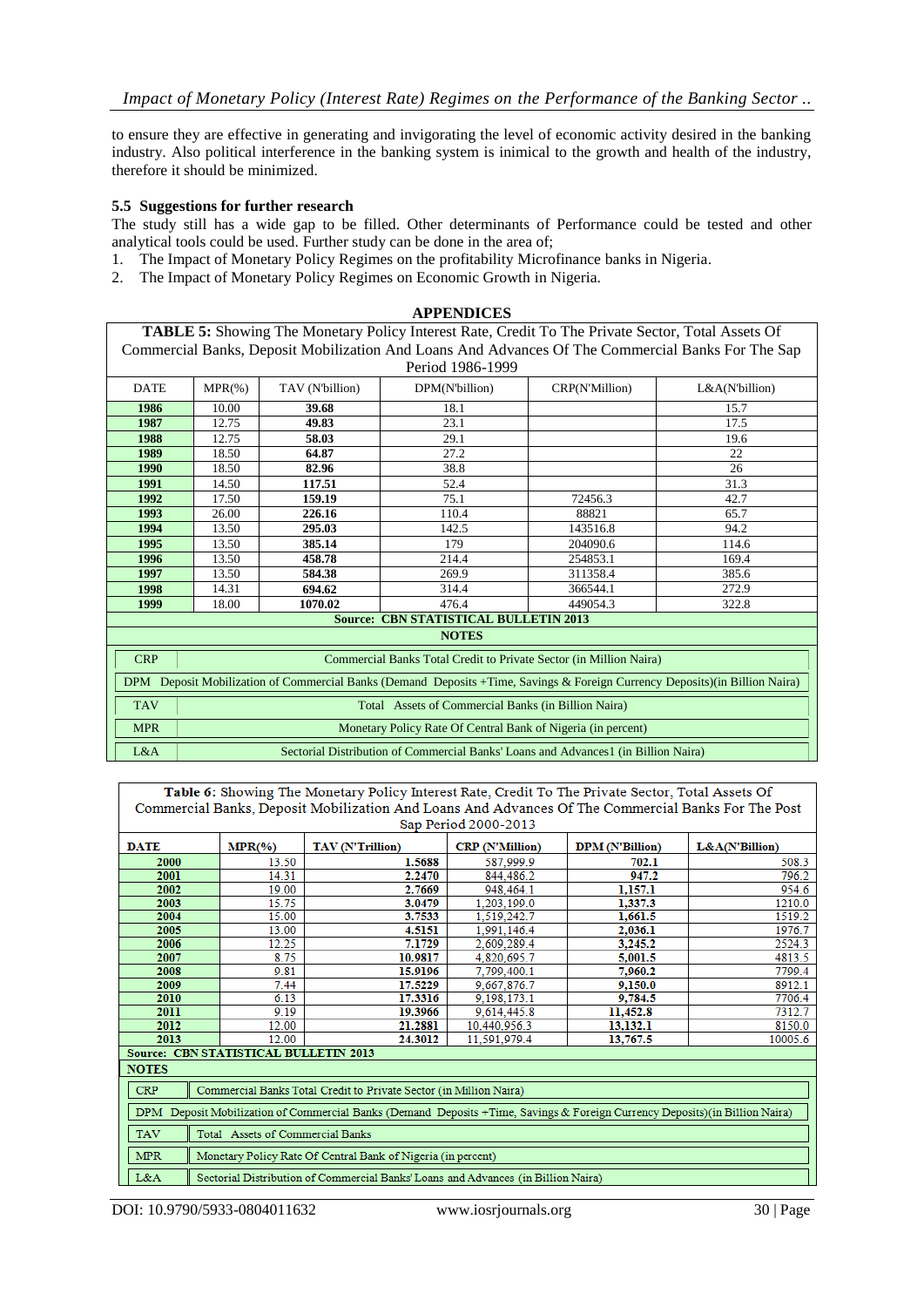#### **Bibliography**

- [1]. Aburime, T.U. (2008). Determinants of Bank Profitability: Macroeconomic Evidence from Nigeria. Lagos Journal of Banking and Finance and Economics. [\(http://ssrn.com/abstract=1231064\)](http://ssrn.com/abstract=1231064)
- [2]. Adebiyi M.A. and Babatope O.B. (2004). International Framework, Interest Rate Policy and the financing of the Nigerian Manufacturing Subsector. A paper presented at the African Development and Poverty Reduction (the Macro Linkage) Conference at Lord Charles Hotel Somerset West, S.A. Oct 13-15.
- [3]. Ahmad, H. I.(2003). Trends in Profitability of Banks in Nigeria Before and During Interest Rate Regulation, Nigerian Deposit Insurance Corporation Quarterly Report, Vol 13(3) Sept., pp 59-82.
- [4]. Al-Tamini, H. and Hassan, A. (2010). Factors Influencing Performance of the UAE Islamic and Conventional National Banks. Department of Accounting and Finance and Economics, College of Business Administration, University of Sharjah.
- [5]. Bekaert G. (1998). Regime Switches in Interest Rates. Cambridge, Mass National Bureau of Economic Research
- [6]. Caplan, B. (2000). Rational Expectation. George Mason University, Department of Economics.
- [7]. Carletti, E.,Cerasi,V. and Daltung, S. (2006). Multiple Bank Lending: Diversification and Freeriding in Monitoring, Working Paper, Department of Statistics: Universitadegli studi Milano Bicocca, International Journal of Financial Research 2(2):34-54
- [8]. CBN (2013). Central Bank of Nigeria Statistical Bulletin
- [9]. Chen M. (2011). Interest Rate Spread. Washington D.C. International Monetary Fund, Monetary and Capital Market Dept.
- [10]. Chodechai, S. (2004). Determinants of Bank Lending in Thailand. An Empirical Examination for the years 1992-1996, Unpublished Thesis.
- [11]. Cooper, R., and Schinder, S., (2008). Business Research Methods. 10th Ed. New York: Mc Graw Hill.
- [12]. Corbitt (2012). Interest Rate Swaps and other Derivatives. New York. Columbia Business School.
- [13]. Damilola, D. A. (2007). Corporate Finance: Issues, Investigations, Innovations and Applications, 2ed, Lagos, High Rise Publications.
- [14]. Deloof, M. (2003). Does Working Capital Management Affect Profitability of Belgian Firms? Journal of Business Finance and Accounting, Vol. 30, No. 3 & 4.
- [15]. Degryse H., Maschelein, N. and Mitchell, J. (2004). SME's and Bank Lending Relationships, the impact of Mergers. National Bank of BelgiumWorking Paper.No. 46.
- [16]. Emmanuelle, J. (2003). Monetary and Fiscal policy. Kenya University of Nairobi.
- [17]. Enyioko, N. (2012). Impact of Interest Rate Policy and Performance of Deposit Money banks in Nigeria. Global Journal of Management and Business Research. Vol 12(21). ISSN Online: 2249-4588, ISSN Print: 0975-5853.
- [18]. Ewert, R., Szczesmy, A. and Schenk, G. (2000). Determinants of Bank Lending Performance in Germany . Schmalenbach Business Review (SBR), 52, 344-362
- [19]. Felicia, O.O. (2011). Determinants of Commercial Banks' Lending Behaviour in Nigeria. International Journal of Financial Research. Vol 2(2)[. www.sciedu.ca/ijfr](http://www.sciedu.ca/ijfr)
- [20]. Friedman, B.M. and Kutnner, K.N. (1991). Why does the Paper Bill Spread Predict Real Economic Activity? Cambridge, M.A., National Bureau of Economic Research.
- [21]. Gavin, A. (2010). High Yields on German Interest Rates. Cambridge, M.A. National Bureau of Economic Research.
- [22]. Gertler, M. and Gilchrist, S. (1994). The Role of Credit Market Imperfections in the Monetary Transmission Mechanism: Arguments and Evidence. Scandinavian Journal of Economics, Vol 95, No. 1.
- [23]. Godlewski, C.J. and Zaine, Y. (2008). How many Banks does it Take to lend? Empirical Evidence from Europe, Working Paper. World Bank Series.
- [24]. Gilchris, M. (2013). Influence of Bank Specific and Macroeconomic Factors on the Profitability of 25 Commercial Banks in Pakistan during the Time Period 2007-2011. American Journal of Business and Finance.
- [25]. Giovanni, J. and Shambaugh J.C. (2006). The Impact of Foreign Interest rates on the Economy: The Role of the Exchange Rate Regime. Cambridge, National Bureau of Economic Research.
- [26]. Hara M. (1983). A dynamic Theory of the Banking Firm. The Journal of Finance. Vol 38, 127-140
- [27]. Hayes, K.C. (1992). How Fiscal Policy and interest Rates Impact Banks' Bottom Lines: A look at History. Value Walk: [http://www.valuewalk.com/2013/06interest rates banks earnings good/.](http://www.valuewalk.com/2013/06interest%20rates%20banks%20earnings%20good/) Retrieved April 15, 2016.
- [28]. Hayes, K.C. (2013). How Interest Rates Impact Banks' Bottom Lines: A look at History. Value Walk: [http://www.valuewalk.com/2013/06interest rates banks earnings good/.](http://www.valuewalk.com/2013/06interest%20rates%20banks%20earnings%20good/) Retrieved April 15, 2016.
- [29]. Hualan, C. (1992). Fiscal Policy and Interest Rates, How Sustainable is the New Economy? Washington D.C.: International Monetary Fund, IMF Institute.
- [30]. International Monetary Fund, (2001). Regional Economic Outlook: Sub-Saharan Africa. World Economic and Financial Surveys. IMF Working Papers, 0258-7440.60.
- [31]. International Monetary Fund, (2016). World Bank: Retrieved May 5, 2016.
- http://data.worldbank.org/indicator/FD.AST.PRVT.GD.ZS
- [32]. Irungu, P.N. (2013). The Effect of Interest Rate Spread on Financial Performance of Commercial Banks in Kenya. An Msc Research Project submitted to the University of Nairobi.
- [33]. Karceski J., Ongena, S. and Smith, D.C. (2004). The impact of Bank Consolidation on Commercial Borrower Welfare. Journal of Finance 60(4): 2043-2082.
- [34]. Karl, E., Ray C. and Shannon, M. (2009). Principles of Economics. Pearson International Edition. Pretence Hall.
- [35]. Kashyap, A. K. and Stein, J. C. (1995). The Impact of Monetary Policy on Bank Balance Sheets. Carnegie Rochester Conference
- Series on Public Policy, Pp 42:151–195. [36]. Keynes (2006). The General Theory of Employment, Interest and Money. New York: Atlantic Publishers and Distributors; Original Published 1936.
- [37]. Kiarie, J. (2011). Best Measure on Assets. Kenya: University of Nairobi.
- [38]. KPMG, (2005). Working Capital Management Survey: How European Companies manage their Working Capital. KPMG International. Retrieved on 15/03/2016 from http://www.ch/library/pdf/kpmg survey \_ Working Capital Management\_e.pdf
- [39]. [Kothari, C. R.](http://www.newagepublishers.com/servlet/nadispinfo?offset=0&searchtype=Author&text1=Kothari,%20C%20R&ordby=Publication%20Year) (2008). Research Methodology: Methods and Techniques. New Delhi: New Age International Publishers, ISBN: 978-81-224-3623-5, 3rd Edition
- [40]. Lazaridis, I. and Tryfonidis, D. (2005). The relationship between Working Capital Management and Profitability of Listed companies in the Athens Stock Exchange. Retrieved on 15/04/2016 from http://papers.ssrn.com/sol13/papers.cfm?abstract id 931591.
- [41]. Mlachila, M. (2002). Interest Rate Spread. Washington D.C. International Monetary Fund, Monetary and Capital Market Dept.